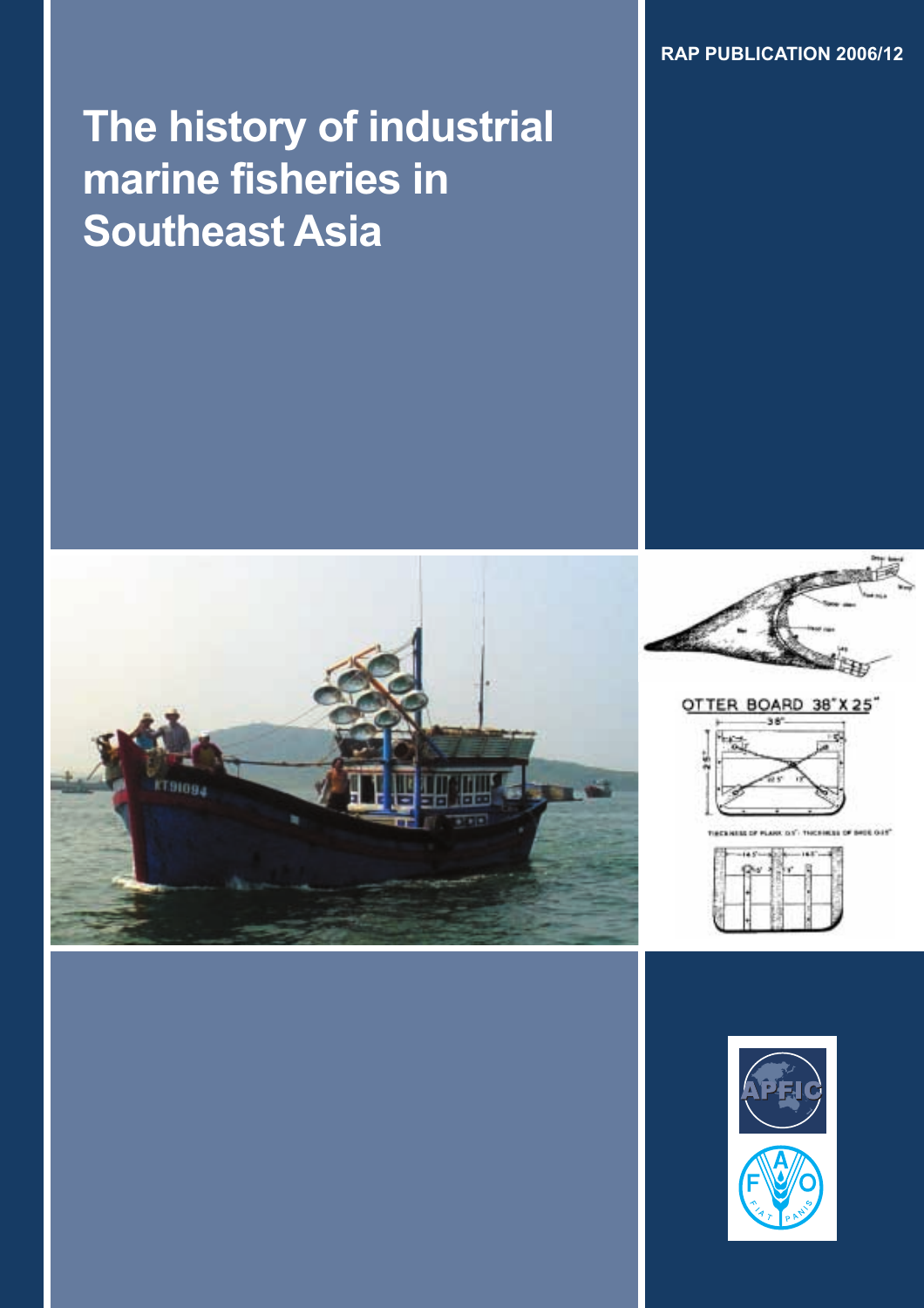## **The history of industrial marine fisheries in Southeast Asia**

**by**

**Gary R. Morgan and Derek J. Staples**

**FOOD AND AGRICULTURE ORGANIZATION OF THE UNITED NATIONS REGIONAL OFFICE FOR ASIA AND THE PACIFIC Bangkok, 2006**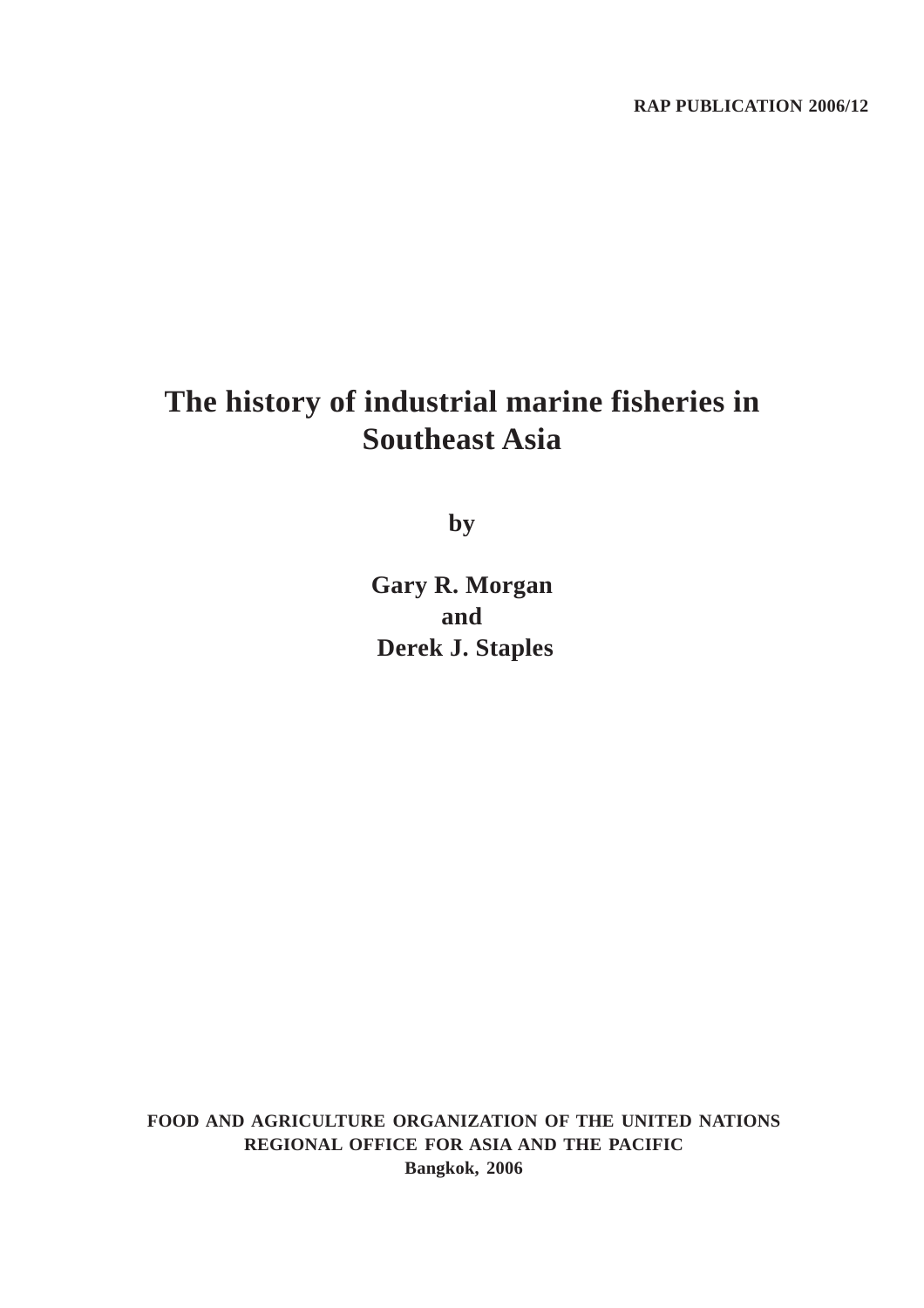The designation and presentation of material in this publication do not imply the expression of any opinion whatsoever on the part of the Food and Agriculture Organization of the United Nations concerning the legal status of any country, territory, city or area of its authorities, or concerning the delimitation of its frontiers and boundaries.

#### **FAO 2006**

#### **NOTICE OF COPYRIGHT**

All rights reserved. Reproduction and dissemination of material in this information product for educational or other non-commercial purposes are authorized without any prior written permission from the copyright holders provided the source is fully acknowledged. Reproduction of material in this information product for sale or other commercial purposes is prohibited without written permission of the copyright holders. Applications for such permission should be addressed to the Senior Fishery Officer, FAO Regional Office for Asia and the Pacific, Maliwan Mansion, 39 Phra Athit Road, Bangkok 10200, Thailand.

For copies write to: The Senior Fishery Officer FAO Regional Office for Asia and the Pacific Maliwan Mansion, 39 Phra Athit Road Bangkok 10200 THAILAND Tel: (+66) 2 697 4000 Fax: (+66) 2 697 4445 E-mail: FAO-RAP@fao.org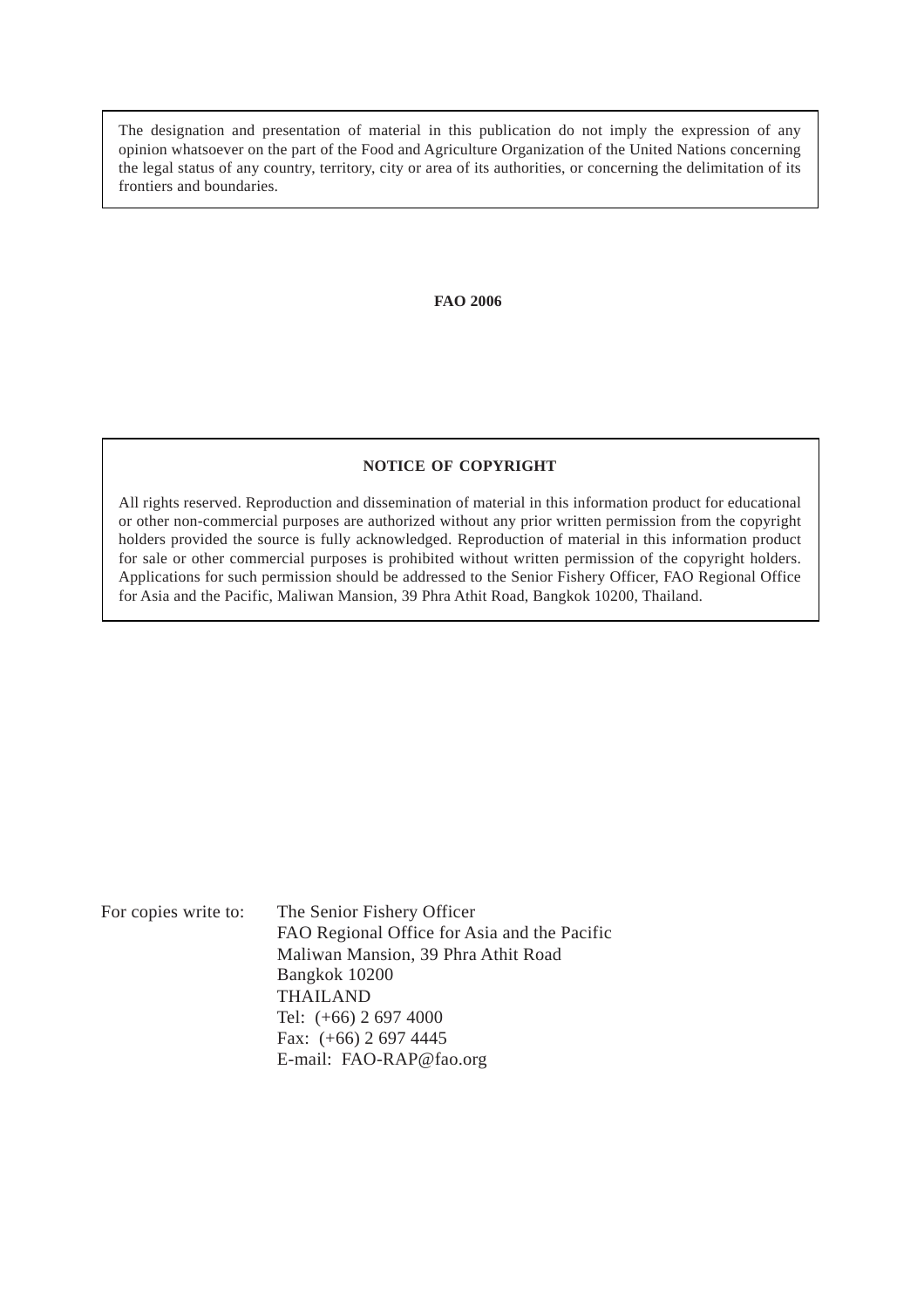### **FOREWORD**

Introduction of industrial fishing and more effective fishing technologies resulted in extremely rapid growth in production from wild marine fish stocks in the Southeast Asia region. This has been achieved by a process of sequentially depleting wild fish stocks within an essentially unregulated management environment so that fleets moved from one target species to another and from one area to another to sustain landings.

However, this process has now run its course because there are virtually no new unexploited fish stocks or areas remaining that fishing fleets can move to, despite recent trends of offshore fishing fleets of the region moving into the Pacific and Indian Oceans to fish for highly migratory species such as tuna.

This report provides a fascinating account of the rise and fall of different types of industrial fishing in Southeast Asia, starting with pearling and moving through phases that included trawling, purse seining, drift netting, trolling and more recently tuna longlining/poling/purse seining. This historic account of the boom and bust activities of industrial fishing highlights the need for a thorough overhaul of existing fisheries policies in the region and a move towards much more sustainable development.

 $\rightarrow$ 

He Changchui Assistant Director-General and Regional Representative FAO Regional Office for Asia and the Pacific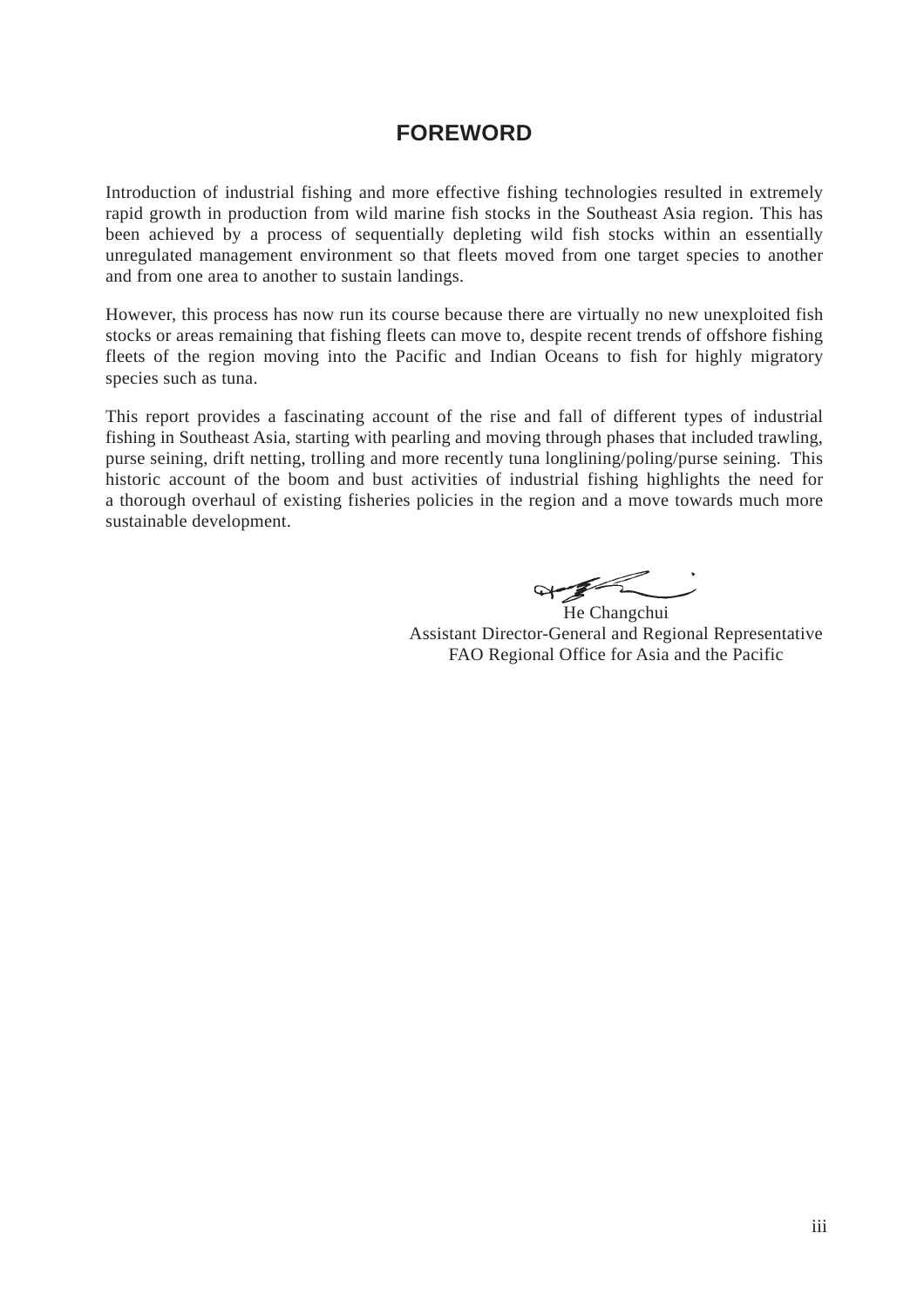### **Table of Contents**

#### Page

|            |                                                                           | iii |
|------------|---------------------------------------------------------------------------|-----|
|            |                                                                           | vii |
| I.         |                                                                           | 1   |
| П.         |                                                                           | 3   |
| Ш.         |                                                                           | 5   |
| IV.        |                                                                           | 11  |
| V.         |                                                                           | 13  |
| VI.        |                                                                           | 17  |
| VII.       |                                                                           | 19  |
| VIII.      |                                                                           | 22  |
| <b>IX.</b> |                                                                           | 24  |
| X.         | Other industrial fishing operations, including failed types of industrial | 25  |
| XI.        |                                                                           | 26  |
| XII.       |                                                                           | 27  |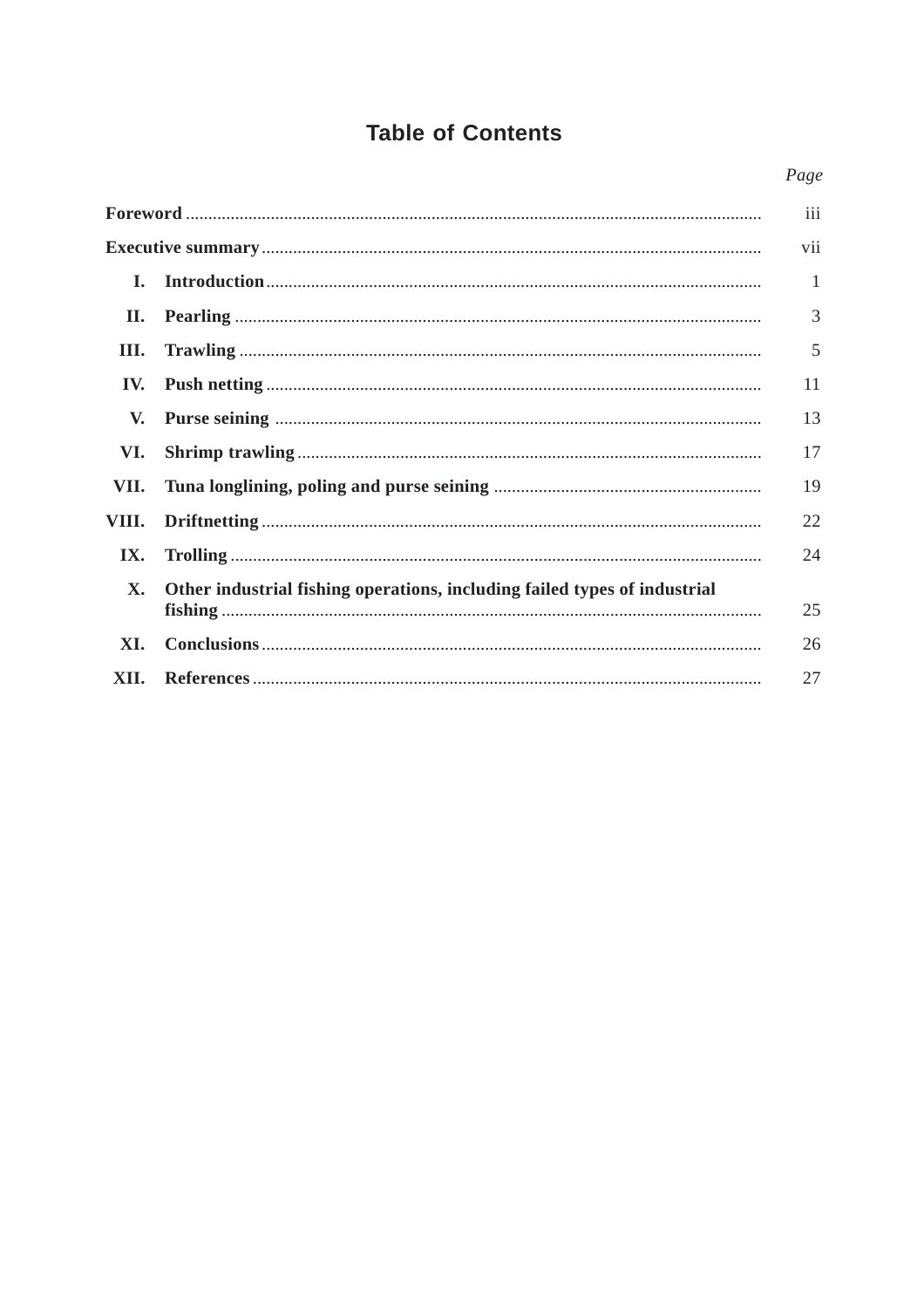### **Executive summary**

Using the information in Butcher  $(2004)^1$  and other sources, a review of the history of development of the major industrial marine fisheries in Southeast Asia has been undertaken. The production methods and fisheries considered were: (a) pearling; (b) trawling; (c) purse seining; (d) shrimp trawling; (e) tuna longlining, poling and purse seining; (f) driftnetting; (g) trolling; and (h) other industrial fishing operations, including failed types of industrial fishing. For each of these production methods and fisheries, the main features of the history of development from about 1850 to the present day are highlighted with some commentary on their current status.

In examining the history of fisheries development, the common feature is that of a boom-andbust development where, one by one, stocks and habitats were exploited by new or improved fishing techniques to supply a rapidly increasing regional population and developing export markets. In all areas, this exploitation was done in an often uncontrolled, unregulated manner. When stocks were depleted by these new fishing methods, fleets moved on to the next area or stock. This sequential plunder also occurred across fisheres as the declining economic performance of one fishery spurred the transfer of vessels and fishers to a new, developing fishery (very often with government assistance) which in its turn also declined.

For example, trawling began with sailed-powered beam trawlers operated by Japanese fishers in the early 1990s. With the change to diesel-powered vessels in the 1930s, concerns about the status of stocks were already being made and the fleet expanded into other trawl grounds in the Philippines. Japanese fleets were also active in waters around Taiwan Province of China, the South China Sea and the Tonkin Gulf off Viet Nam. The trawling technology was exported from the Philippines to Thailand by a joint Thai-German Government initiative in the early 1960s. This was so successful that soon demersal stocks in the Gulf of Thailand were under pressure and this led to an expansion of the fleet's fishing activities to other areas in the region. This expansion of the Thai trawlers to other areas also prompted parallel industrial-scale developments in other countries, most notably Indonesia and the Malay Peninsula. This expansion has been characterized by often violent conflicts with small-scale fishers in a number of areas.

However, soon demersal catch rates were in decline in most areas and there were few if any new areas into which demersal trawling activities could be expanded and, by the 1970s, Thai vessels were being converted to (and being built for) purse seining to take small pelagic species in the Gulf of Thailand. There, the landings of these species increased by more than eight times in the first few years of the 1970s. However, like the development of trawling, both in Thailand and elsewhere, the expansion into purse seining in the region was essentially unregulated and it was not long before the small pelagic species being targeted were being either overexploited or had suffered significant price declines as a result of oversupply. By the early 1970s, this expansion of the industrialized purse seine fishery had been so dramatic that it was the dominant form of fishing in several countries, including Indonesia and the Philippines.

Declines in catch rates and also of prices of small pelagic species prompted further development and expansion, this time into tuna purse seining in the late 1970s to supply the newly-evolving regional tuna cannery capacity, most particularly that in Thailand. Tuna fishing throughout the region has since expanded in the now-familiar pattern and, by 1991, the vast majority of tuna supplied to Thai canneries came from the activities of purse seiners in the waters of other

<sup>&</sup>lt;sup>1</sup> Butcher, John G. 2004. *The Closing of the Frontier: A History of the marine fisheries of Southeast Asia c.1850-2000.* Institute of Southeast Asian Studies (ISEAS), Singapore, 442 pp.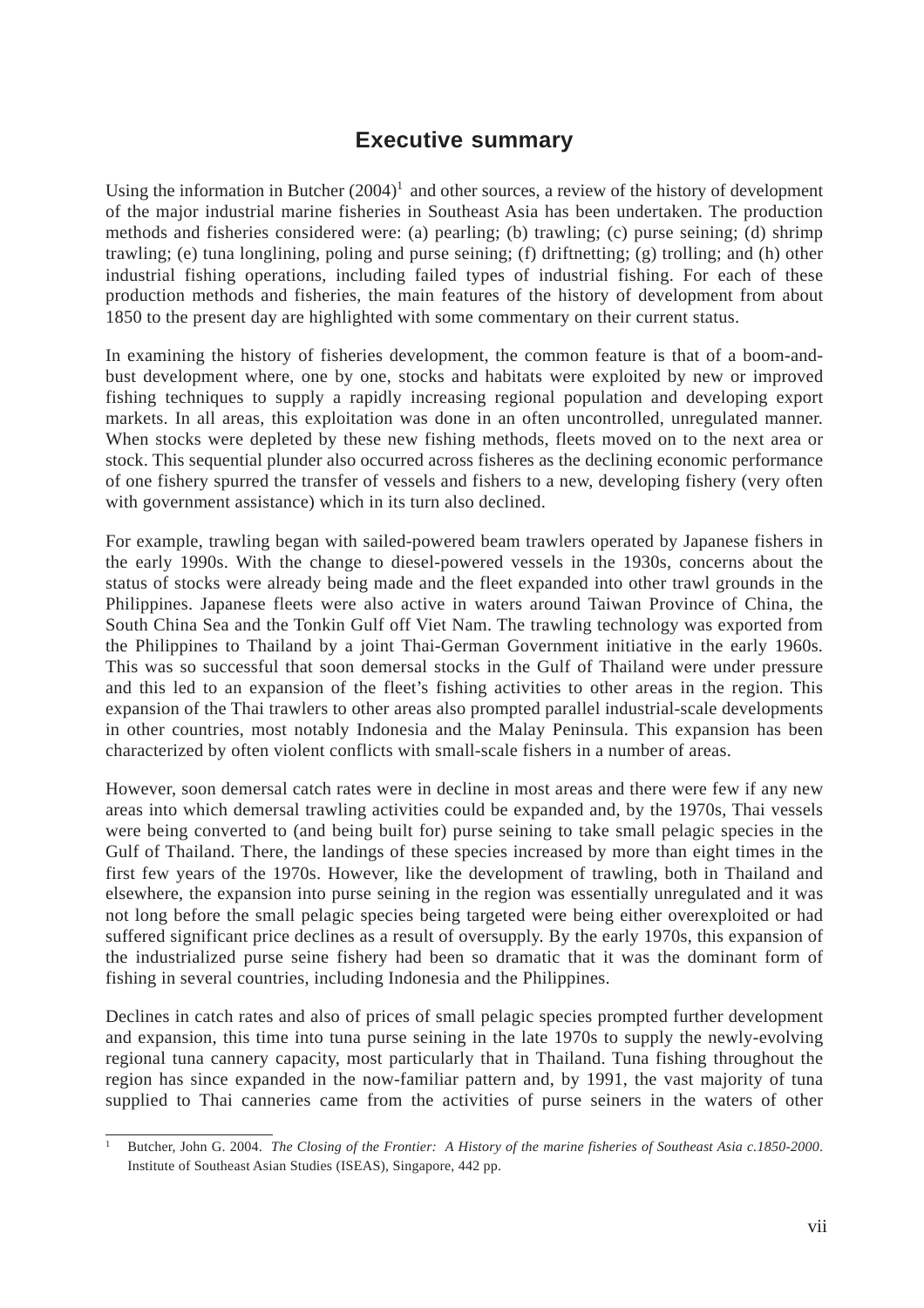countries of the region. However, again concerns are now being expressed about the status of some regional tuna stocks.

The point was therefore reached more than a decade ago where there were very few new, underexploited areas for fleets to move to within the region and very few new types of fisheries or species that fleets could transfer to, and this remains the situation today.

The challenge for the countries of the region in the future is, therefore, for the first time to manage existing fisheries resources and their fisheries for long-term sustainability. This will require not only the introduction of enforceable management measures but a restructuring of the industry to address current overexploitation, greatly enhanced regional cooperation in fisheries enforcement, data collection and research and, most importantly, a vast improvement in the quality and quantity of regional and national fisheries statistics upon which informed management and development decisions can be made.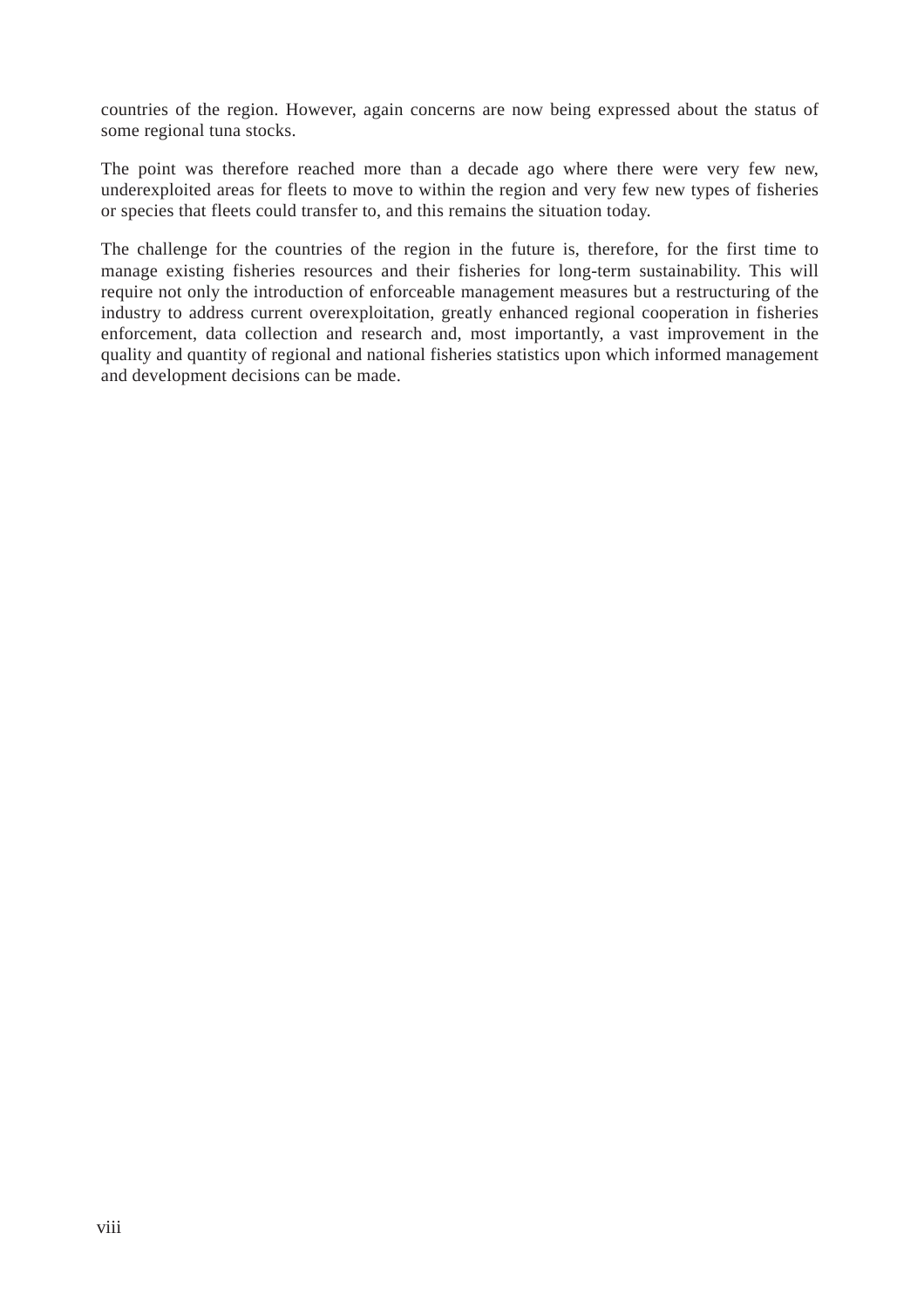### **I. Introduction**

This summary of the history of marine fisheries in Southeast Asia traces the development of fisheries in the region from basically subsistence activities in the nineteenth century to large-scale industrial fishing in the latter part of the twentieth and early twenty-first centuries and examines the impact that this development has had on fish stocks and fishing communities in the region. The work is based substantially on the comprehensive review by Butcher (2004) although other sources have also been used as appropriate. Units of measurement have, where possible, been standardized to metric units to facilitate comparisons with current and other data, although Butcher's (2004) units for weights and measures of measurement are already quoted in metric units except where other units are referred to in a statute, law or other legal instrument. However, there are instances, particularly for the measurement of vessel tonnage, where such standardization has not been possible and these instances are highlighted and discussed as they occur.

The geographical area covered by this history is shown in Figure 1 and includes all of the countries of Southeast Asia, excluding China to the north and Australia to the south. The time period covered is approximately from the mid-nineteenth century to the present day (2005).



**Figure 1. Map of Southeast Asia showing the area and countries covered by this review**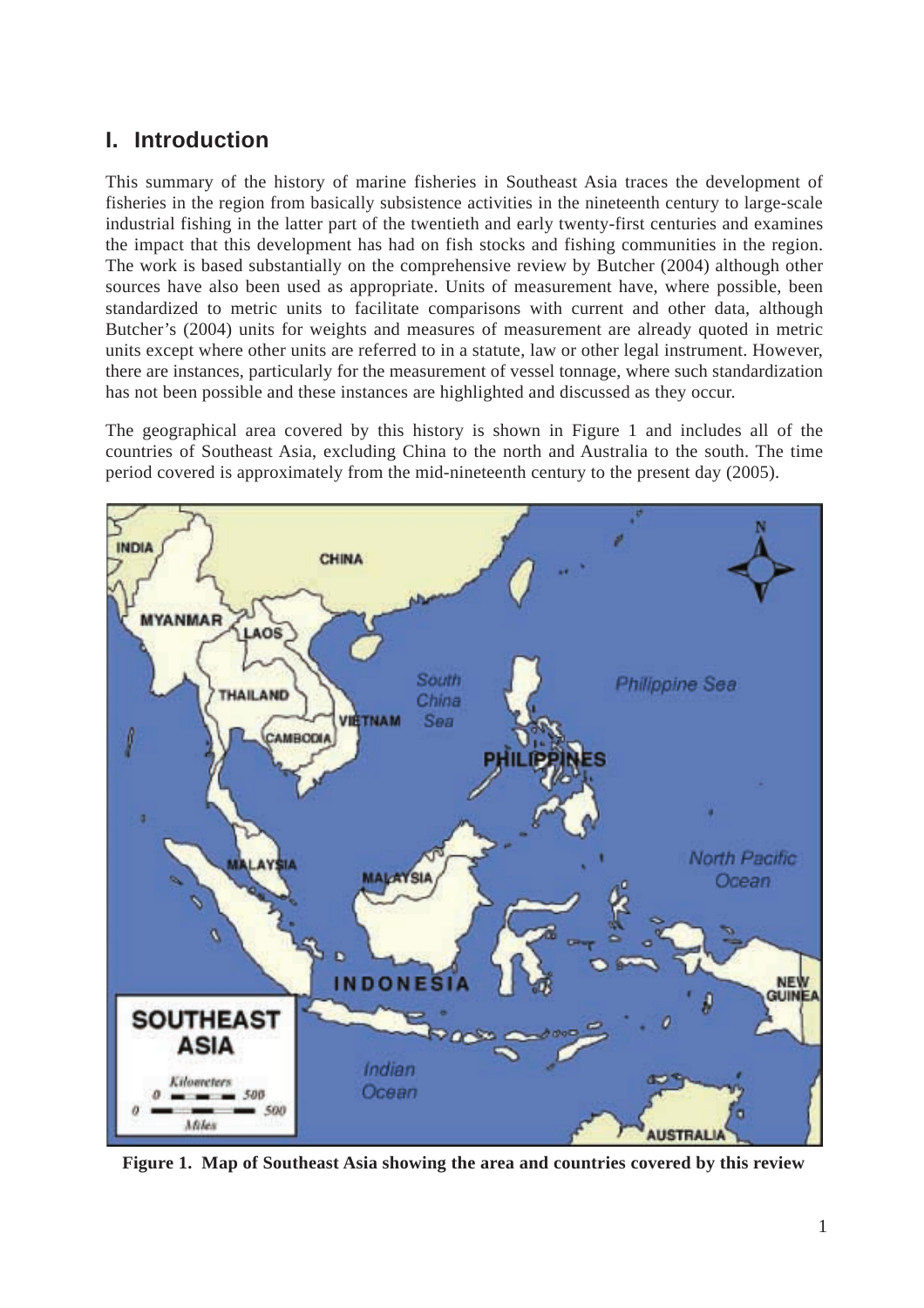Although inland and estuarine fisheries are also important in Southeast Asia, the seas of the region have been particularly important and have long provided people with a variety of fish, shrimps, squids, whales, pearl oysters, sea cucumbers and a multitude of other animals that they have collected and captured for medicine, oil, jewellery and most importantly food.

Prior to the early 1900s, the population of the whole of Southeast Asia was about 40 million with the majority of that population living in villages. The countries of the area were not yet urbanized to any great extent and therefore fishing (both marine and inland) was directed mainly at the need to supply food for these village communities. There was some limited trade (often between coastal and inland villages) and simple preservation and processing methods such as salting, drying and the manufacture of fish sauce which were developed and used to facilitate this trade. The supply of fresh, preserved or processed fish for large centralized markets, either domestic or international, was largely unknown.

As a result of this subsistence fishing by coastal villages in the nineteenth century, the region's marine fish stocks were almost certainly lightly exploited and, although no detailed surveys were carried out until after 1945, several contemporary nineteenth century records comment on both the quality and the abundance of fish in many areas and on the simple fishing methods used in marine fisheries.

Restricted by the simple fishing gear and vessels, and with abundant coastal fish resources, most fishing was undertaken in near-shore waters. When the demand for fish and other marine animals rose or the supply fell (often as a result of natural causes, such as the monsoons), it was a relatively simple matter to expand operations into new coastal fishing grounds since there were very few barriers to such expansion.

As fishing moved away from a subsistence-level activity and became increasingly oriented towards supplying more remote markets in the late 1800s and early 1900s, a spectacular growth in catches occurred (Sugiyama *et al.*, 2004). This expanding demand for marine products was created above all else by urbanization and the growth in population but also by the development of transport and marketing systems and changes in the techniques in preserving fish, shrimps and other marine life that prompted people to produce for the market.

This expansion of marine production accelerated after the Second World War as fleets were mechanized and fishing activities expanded to new areas, particularly those areas offshore that had previously been unfished or, at least, only lightly exploited. Figure 2 shows the extent of this increase in landings in the last half of the twentieth century and, particularly, how this expansion in marine landings overwhelmed production from inland waters. The expansion of marine landings in Southeast Asia has been so spectacular that two nations in the region (Thailand and Indonesia) are now among the world's top 10 fish producing nations and marine fisheries production accounts for more than 1 percent of GDP in almost all countries of the region (Sugiyama *et al.*, 2004, Table 1).

With this expansion in landings through the twentieth century came an expansion in the areas fished by national fishing fleets, a decline in the abundance of many fish stocks and, accordingly, an increase in interest at the regional, national and international level, in administering, controlling and regulating fishing activities in the region. States, and since the late 1940s, international organizations have all influenced the scale and location of fishing in the region and, until recently, fishing often took place beyond the reach and grasp of state powers.

The ability to expand landings by moving to new areas was curtailed in the latter part of the twentieth century not only by the lack of new fishing grounds to move to but also very much by this increasing interest of national Governments (and the legal obligations and powers conferred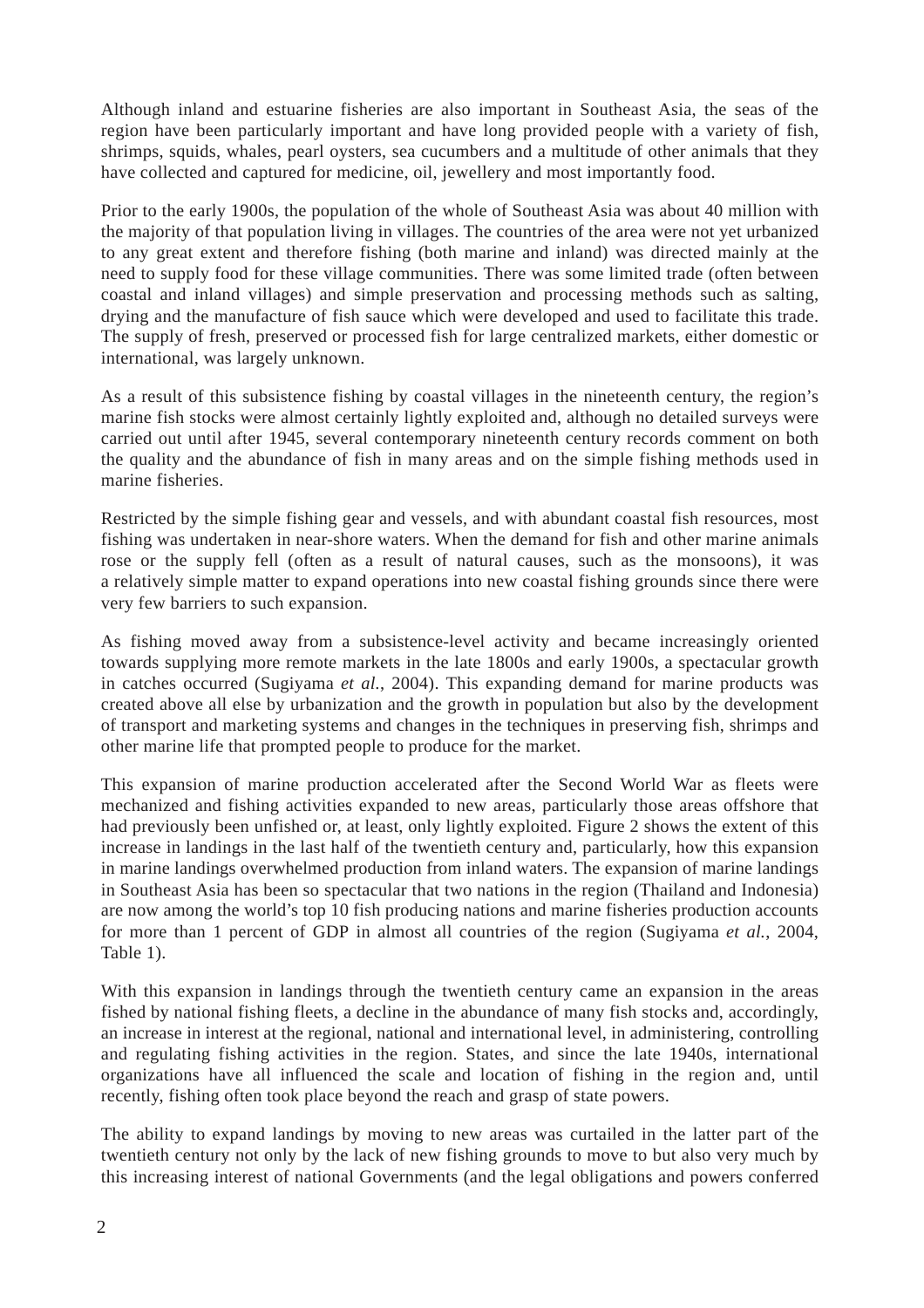

**Figure 2. Chart showing the increase in production from marine areas of Southeast Asia from 1950 to 2004**

by the UN Convention on the Law of the Sea, UNCLOS) to control fishing activities, particularly fishing by other nations' fleets, within a nation's territorial waters. Such recent attempts at regulating fisheries have not been wholly successful since they are built on a long history of a lack of government intervention and control in the marine fisheries sector. However, as Butcher (2004) points out, the era of opening of new "frontiers of fisheries has ended. The challenge now is to exploit the seas in a sustainable manner that preserves the diversity of marine life while providing the people of the region with a source of food long into the future".

In examining how the various sectors of marine fisheries in Southeast Asia have developed since the nineteenth century and how they have contributed to the overall rapid expansion of landings, the individual components that comprise the region's marine fisheries sector will be examined. These components include: (a) pearling; (b) trawling; (c) purse seining; (d) shrimp trawling; (e) tuna longlining, poling and purse seining; (f) driftnetting; (g) trolling; and (h) other industrial fishing operations, including failed types of industrial fishing.

In addition, the current state of each of these sectors and the resources upon which they rely will be examined so that an assessment can be made for each sector of the likelihood of being able to move from an expansionist mode of fishing (where landings were increased by exploiting new areas) to one of sustainability, based on existing resources.

### **II. Pearling**

In the nineteenth century, prior to the development of the cultured pearl industry in Japan, mother of pearl shells and pearls were some of the most valuable marine animal products of the time, and the demand for these products had been increasing rapidly in Europe and North America. In Southeast Asia, there was a thriving pearl shell and pearl industry in the early 1800s, based in the islands surrounding the Sulu and Celebes Seas which sold or bartered its products to China. So great was this trade that providing sufficient labour was a problem and therefore slave raiders were employed to capture slaves in the islands and coastal villages of the Malay Peninsula and bring them to Manila and Jolo. At the height of the trade in the 1830s, as many as 68 000 people were employed in diving for pearl shell in the area, more than the number of fishers in the whole of Java and Madura. About 730 tonnes of pearl shell was exported from Jolo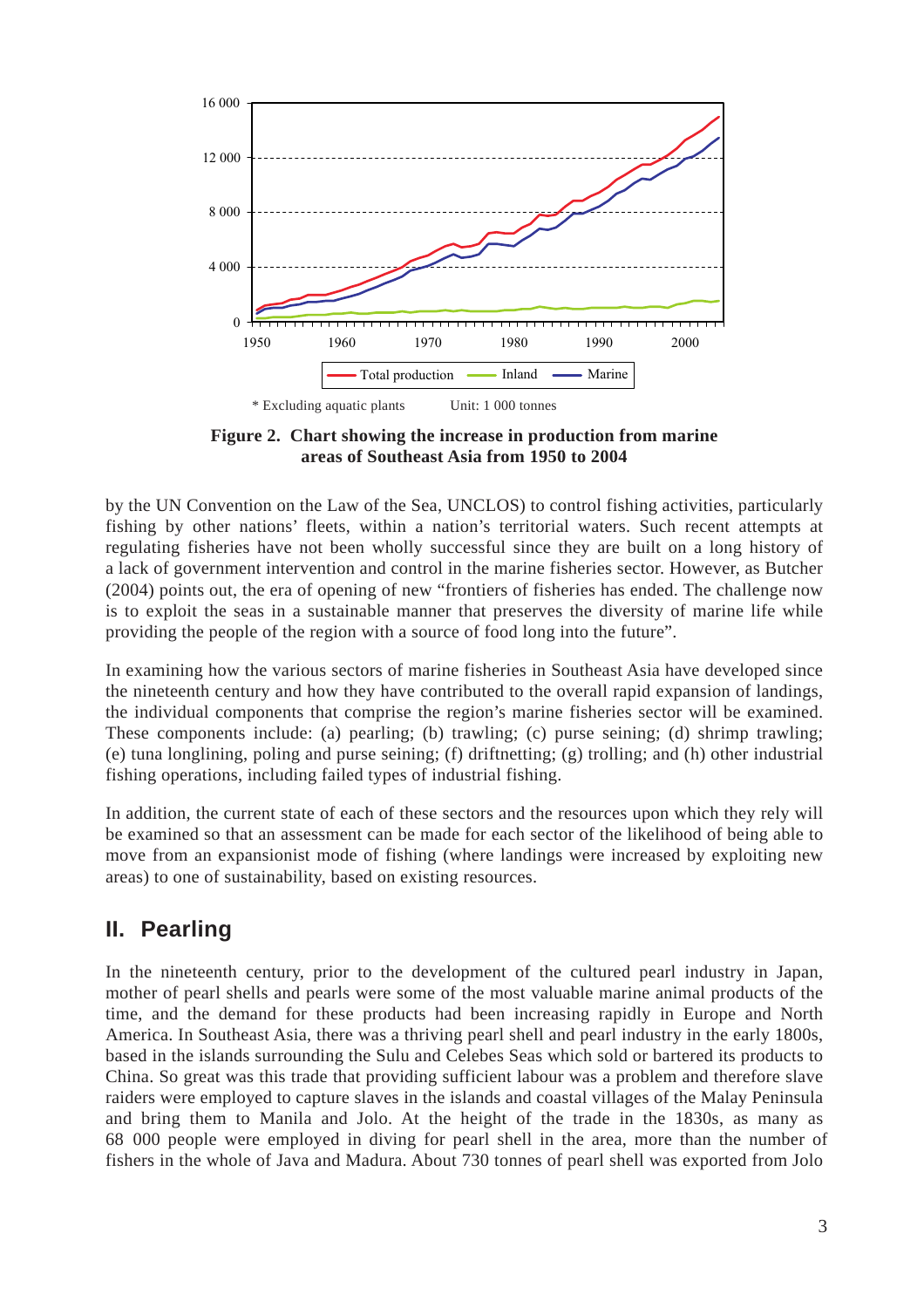each year. The pearl shell and pearls that were not exported directly to China (either by Chinese traders or by British East India Company vessels) were sent to the market at Makassar for sale.

The pearling areas around the Sulu and Celebes Seas, the majority of which is now encompassed within the Philippines, is still by far the major producer of pearl shell and pearls (as opposed to pearls from the pearl culture industry) in the region with pearl shell production in 2002 being about 25000 tonnes or over 99 percent of total production in the region (F AO, 2004). This production is, however, about the same level as the 1960s although landings have fluctuated considerably during that time.

The early, rapid development of the pearl shell and pearl industry in the eastern islands area (which almost exclusively used Japanese and Filipino divers) quickly resulted in the more easily accessible stocks coming under pressure and, as pearl stocks in shallower waters were intensively harvested, it became necessary to find ways to harvest in deeper waters to maintain and increase supplies. In 1839 Augustus Siebe developed diving gear which was eagerly adapted by companies with sufficient capital to purchase the necessary equipment. The addition of diving equipment not only enabled divers to reach greater depths (up to approximately 54 m) than had previously been possible with free-diving, but also to increase the proportion of the year in which it was possible to collect oysters from three to nine months. The development also enabled stocks in deeper waters to be exploited and, by the late 1800s, areas in the Aru Islands, the Mergui Archipelago and the Sulu Archipelago were being fished. Faced with the high costs of the pearling operations, pearlers generally adopted the strategy of extracting as much as possible as quickly as possible and then moving on to another oyster bed. This strategy was adopted in all three of the main pearling areas.

The first area where diving equipment resulted in an increase in yields was in the Mergui Archipelago where, according to an official report by Rudmose Brown and Simpson in 1907, there was "no systematic pearling in the archipelago before 1891 when the attention of the Government was drawn to these banks by a Queensland pearler [presumably from the Torres Straits]." To manage this fishery, the Government of Burma immediately introduced a "block system" whereby the government auctioned the rights to collect pearl oysters in five "blocks" covering the richest pearling grounds. As a result of this system the mentality was adopted that it was imperative to extract as much pearl shell as possible during the year as the same company would not necessarily secure the same block the following year. Official figures indicate that yields rose dramatically from 26 tonnes in 1891/92 to 340 tonnes in 1894/95, leading to the emergence of Mergui as a boomtown. By 1900/01 the yield had fallen to 66 tonnes, and the government abolished the block system and replaced it by a system under which pearlers bought a licence for each pump they used. There was apparently no limit on the number of licences used.

During this period the accepted view was that there was little danger of overexploitation of the Mergui pearl beds as the beds were continually restocked by the offspring produced by oysters in deeper waters beyond the reach of the divers. It was argued that there was a "natural balance" between the number of divers and the quantity of shell available for, as yields fell, divers would leave and the stocks would recover. As a result it was concluded there was no need for any sort of regulation of the Mergui pearl fishery.

Pearling also expanded into the Aru Islands where Australian pearlers, using Japanese and Filipino divers, adopted diving gear in the 1870s. The richest grounds were those along the eastern side of the Islands which, after a few failed attempts at development, were developed by the Australian pearlers from Torres Strait in 1905, under a three-year concession granted by the Netherlands Indies Government. These grounds had hardly been touched by divers and, initially, catches were about twice what they were in the Torres Straits. In addition, the operations were significantly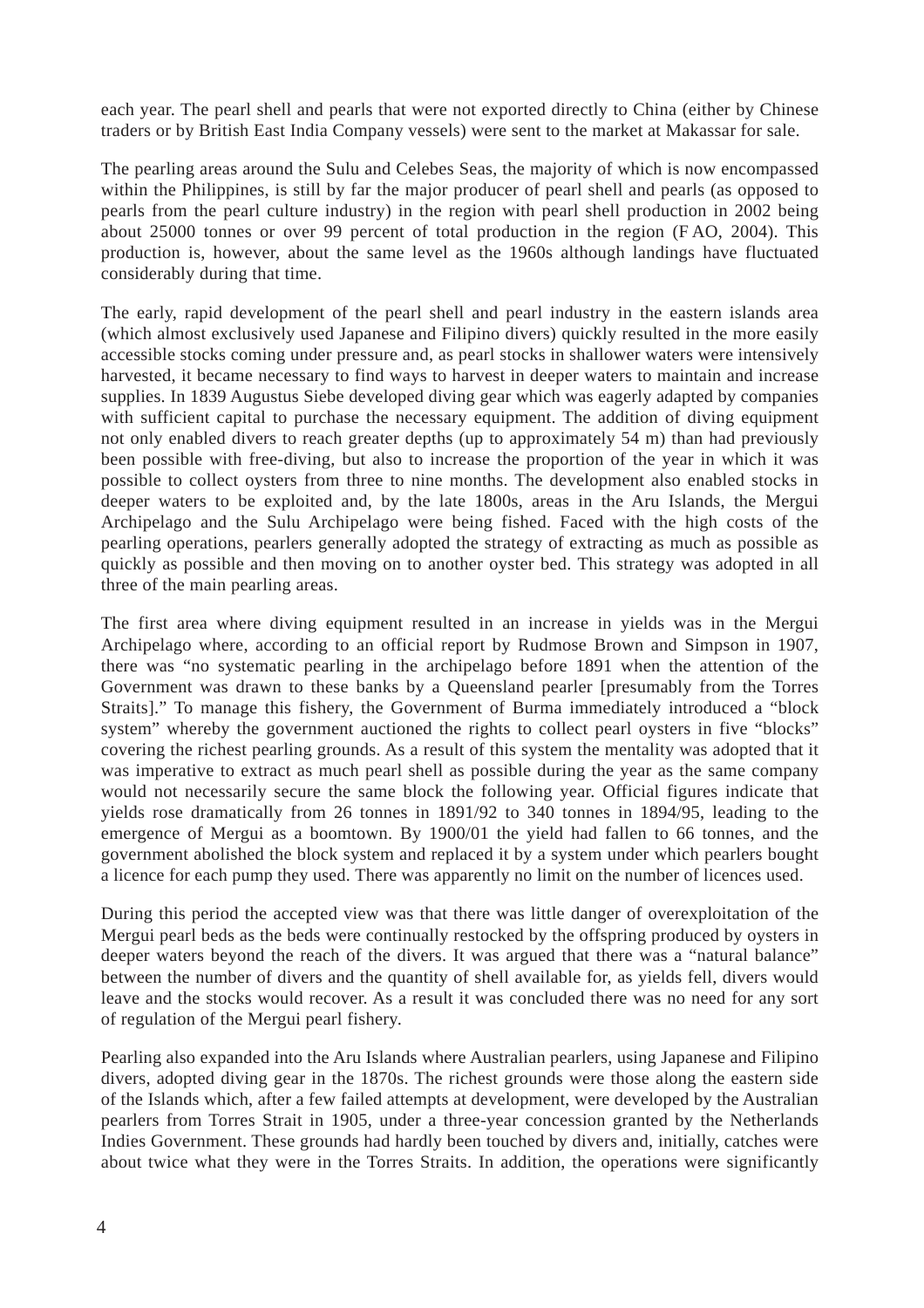more profitable because licence costs, labour and the cost of living were cheaper than in the Torres Straits fishery.

This Aru Island fishery quickly expanded and by 1906 there were 150 vessels working in the area, operating as a fleet with multiple diving vessels supplying a schooner which acted as a "floating station" where sorting, cleaning and packing was undertaken. In 1906, indigenous divers in the area (who, under the terms of the concession, had exclusive access to pearl shell in waters less than 5 fathoms) supplied only 13 percent of the total 950 tonnes that were taken in the area. The company operating the fleet was the world's largest producer of pearl shell and, in the same year, supplied 37 percent of mother-of-pearl shell imported into London.

However, within a few years, yields began to decline as the three year concession provided no long-term incentives for preservation of the stock and contemporary anecdotal evidence appears to indicate a reduction in catch rates per vessel of about 50 percent between 1905 and 1908. Although the concession was actually renewed several times, the company operating the fleet had withdrawn most or all of its vessels by 1916. However, this withdrawal did not end pearling activities in the Islands with the indigenous, shallow water fishery continuing and a few diving vessels operating well into the 1930s. These activities continue today from smaller, motorized vessels.

In the Sulu Archipelago, the introduction of diving technology came later and in a milder form than in other areas and, in 1914, there were 73 pearling vessels operating there, 40 of which were owned by a Japanese company and the rest by individuals of various ethnicities. Only two of the Japanese vessels had motor-driven pumps for diving. By 1930, there were only 24 vessels operating, five of which were equipped with engines and moto-driven air pumps. The Sulu Archipelago area appears to have exported about 300 tonnes of pearl shell in 1914 and, throughout its development, was distinguished by a greater reliance on indigenous fishers operating in shallow water for most of its production. Yields do not appear to have declined as precipitously as other areas where mechanized diving operations were more important, and Butcher (2004) suggests that this may have been a result of the more extensive nature of the pearl beds and the apparently less intense exploitation.

The introduction of mechanical diving technology in the late nineteenth century therefore led to a boom-and-bust development of the pearl shell beds of the region with pearl beds being sequentially depleted. Throughout this period of development, however, it is interesting to note that little concern was expressed for the long-term sustainability of the stocks since it was commonly believed that depleted adult stocks would be quickly replenished from untouched "deeper water" stocks. The decline in abundance of pearl shell helped drive an increasing demand for trochus shell and other gastropods as a substitute for pearl shell which was used in the manufacture of buttons. But, after the Second World War, it was the development of cheap plastic substitutes for button manufacture that resulted in the decline of the industry although it continues today as a small, artisanal fishery in the Philippines.

### **III. Trawling**

Mechanized trawling requires a vessel that is powerful enough to tow a large net through the water at a reasonable speed (typically 2-4 knots) and therefore the development of trawling did not generally take place until after the development of steam-powered vessels in the latter part of the nineteenth century, although a limited amount of beam trawling using sail-powered vessels was undertaken, including that by Japanese fishers in Manila Bay. It was at this time that the "first industrialization" of fisheries began in the British Isles. At first, steam-powered vessels were used to tow fishing boats out to fishing grounds and take catches to markets, but later the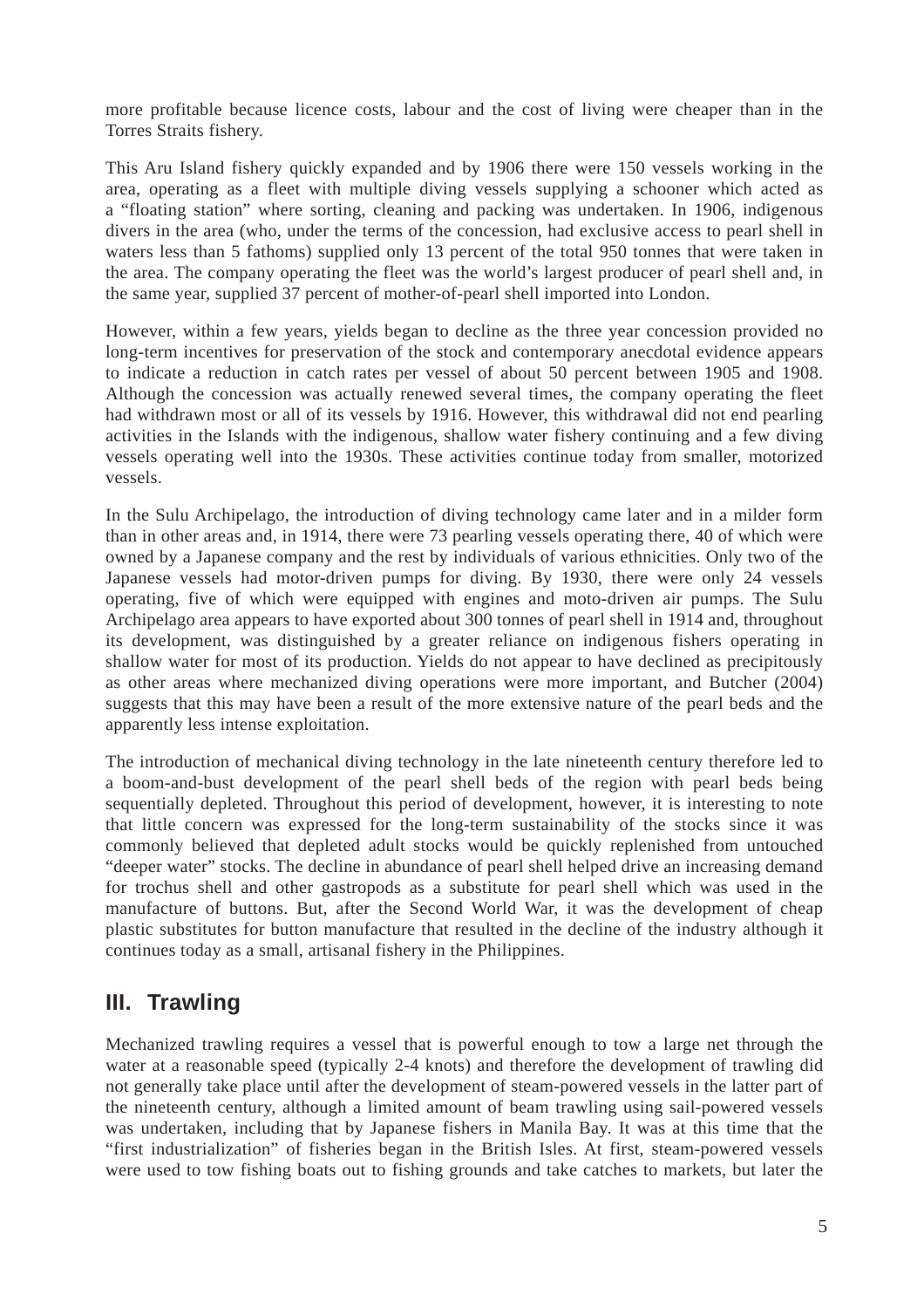power of steam engines was harnessed to drive fishing boats and haul in nets. The most important fishing gear at this time was the trawl net, which fishers employed to capture the abundant demersal populations of the English channel and then of the North Sea. As the fishery expanded the beam trawl, which is kept open by a beam at the entrance to the net, was quickly replaced by the otter trawl, which is kept open by the flow of water over the otter boards (or "doors") on the tow lines as the boat pulls the net through the water. In the late 1800s British trawlers moved further and further into the North Sea to maintain their catches, but fishing companies made great profits, as the income from the sale of fish to the rapidly growing market far outweighed the cost of sailing to more distant fishing grounds.

The profitability of steam trawlers and their ability to land large amounts of food to feed the growing urban populations of Europe planted the idea in the minds of a few entrepreneurs and officials that trawling might prove just as successful in the Southeast Asian waters. The first person to consider the possibility of capturing demersal fish in Southeast Asian waters by means of a trawler was apparently a Captain Eddie, the captain of a steamship. During discussions with British officials in 1894 Captain Eddie proposed that he be granted a monopoly on trawling in the waters around Penang and off the coasts of Perak and Selangor for two to four years and that he would pay the government a certain sum for the privilege. Eddie had experimented with a trawl net and had apparently had very good results, but he dumped his catch before returning to port and said he would not reveal where he had fished or what he had caught or order a steam trawler from England until the Government agreed to his request. The areas for which he had requested to be granted a monopoly had great potential for trawl fishing, but because they had so little information to go on and they were in any case reluctant to grant a monopoly, officials refused Eddie's request and no one took up his idea of trawling in this area for many years.

The design of trawl nets in Southeast Asia may have some precedence in the fixed nets, known as *payang*, that were used off the coasts of Java and Madura and the Malay Peninsula in the nineteenth century to catch small and medium-sized pelagic fish. These nets were similar in design to a trawl net, with wings and a "cod end" and the upper part of the net supported by floats and the lower edge secured with weights. Similarly, fishers in the Philippines used a pair-trawl type net design, locally known as *sapyaw*, to also catch pelagic species. These nets, however, were not towed nets but fixed or lift nets. Therefore, perhaps their greatest importance in the development of trawling that was to come in the future was to provide the net making skills and familiar net patterns for manufacturing towed trawl nets.

The first attempt in the region at surveying demersal fish stocks and testing demersal trawling as a method of capture was made in 1907 when the Netherlands Indies Government refitted a steam barge, the *Gier*, to undertake surveys in the Java Sea and nearby areas using a small otter trawl. The trials that were undertaken were hampered by operational difficulties such as the net often becoming stuck in the soft mud and large cup sponges clogging the net. Despite these difficulties, some areas with good potential were identified by the end of the trials in 1911 and the conclusions of the survey were generally optimistic. In the report to the Government, which recommended a more commercially-orientated survey, it was emphasized that the *Gier* was not designed as a trawler since it used a small net and the vessel concentrated on surveying a number of areas rather than concentrating on the areas that were found to have high fish abundance. Despite these recommendations, no follow-up surveys were undertaken and, in fact, the Government actually reduced its commitment to fisheries surveys and research.

Other similar trawl surveys were being undertaken at about the same time, including the *Golden Crown*, which surveyed the Arakan coast of Burma in 1908–09 and later, under new ownership, surveyed the waters off the Straits Settlements, the *Albatross*, a steam beam trawler belonging to the U.S. Bureau of Fisheries, which surveyed demersal resources in the Philippines in 1907–08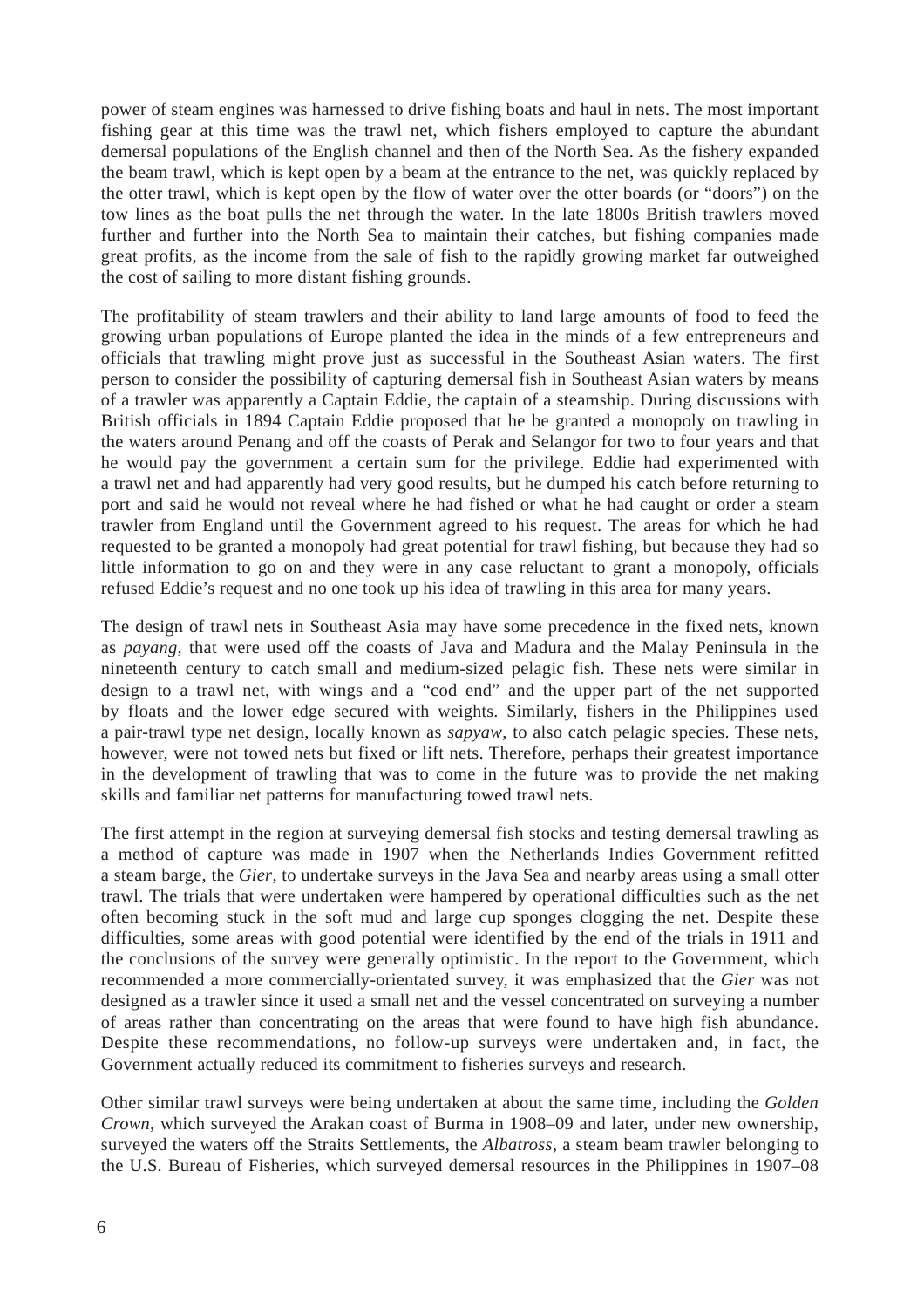and the steam trawler *Tongkol*, which surveyed possible trawling grounds in the Straits of Malacca and the South China Sea in 1926–27. None of these surveys proved encouraging enough for further surveys or commercialization to be undertaken although, interestingly, all suggested that the use of otter trawls and other "modern" fishing methods operated from small motor trawlers in inshore areas and landing on a daily basis may have some potential rather than the larger, European-type trawlers in offshore areas. This recommendation had a cultural and commercial focus as well as being a response to the abundance of fish found. Local markets preferred their fish fresh rather than frozen and prices in local markets were not high, which made it difficult to operate large trawlers profitably.

As noted earlier, Japanese fishers had been operating beam trawls from sail-powered vessels in Manila Bay since about 1900 and, in the late 1920s, this fishery began to expand as the fishing companies operating there introduced diesel-powered vessels. By the early 1930s, virtually all of the beam trawlers had diesel engines and the trawlers had extended their operations well beyond Manila Bay. This expansion of activities prompted one of the first suggestions that trawling was adversely affecting other fisheries when Filipino fishers in San Miguel Bay complained to the President of the Philippines that the Japanese trawlers were reducing fish stocks, a claim that was supported by subsequent research. However, trawling activities in San Miguel Bay continued and, by 1980, 89 trawlers of various sizes were operating there. However, by this time, demersal stocks in the area, and other trawl grounds in the Philippines, had been depleted (in 1980, estimates of trawlable biomass in San Miguel Bay were only 1600 tonnes, about 20 percent of what the estimate was in 1948) and trawl operations had become economically marginal. No further significant growth of the industrial trawl fishery therefore occurred although trawling from dugouts, using very small nets, expanded gradually from the 1950s onwards and helped in maintaining a small trawl fishery for demersal species in the Philippines, which continues today.

Japanese fishing companies were also active in developing offshore pair- and otter-trawl fisheries in the 1930s in other areas of Southeast Asia, particularly in the waters around Taiwan, the South China Sea and off the coast of Viet Nam, including the Gulf of Tonkin where between 1935 and 1937 these trawlers caught an average of 11000 tonnes per year , mainly of species such as yellowback bream (*Taius tumifrons*) and other bream species. In addition, Japanese trawlers operated as far south as Sarawak and were also based in Singapore, apparently fishing in areas as far south as the northwest coast of Australia.

In contrast to most other fishing activities in the region at the time, these Japanese trawlers did not land their catches in the countries where they were taken but, rather, landed the frozen product to markets in Japan and Taiwan. These Japanese trawlers, together with Japanese operations in the Philippines constituted, therefore, the main trawling activities in Southeast Asia by the late 1930s since none of the surveys by European Governments or entrepreneurs had resulted in a viable trawl fishery using European-type trawlers.

Following the Second World War, demersal fish landings in the region recovered quickly to pre-war levels, despite the problems of the limited supply of vessels, fishing gear and other equipment. By 1950, demersal fish landings had reached around 166000 tonnes (in addition to some 43000 tonnes of shrimp) of which perhaps half came from trawling activities. These landings then increased rapidly, reaching about 1.7 million tonnes by 2002 in addition to about 600000 tonnes of shrimp. Although data on landings by fishing methods has not been consistently collected in the region, by far the majority of this increase in demersal landings has come from the expansion of trawling activities for demersal fish species, with the rate of increase having accelerated a little in the period after 1990 (Figure 3).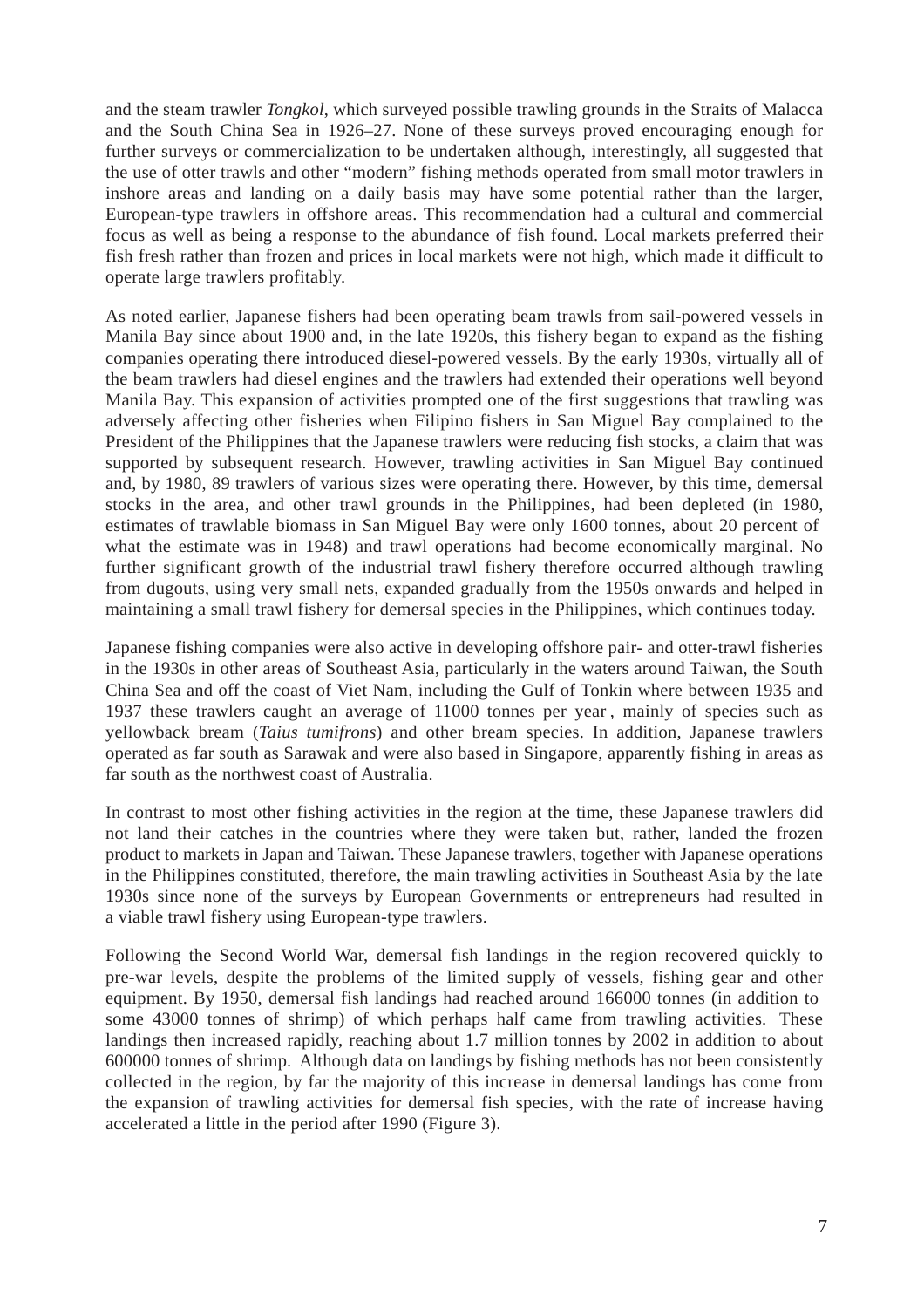

Unit: 1 000 tonnes

#### **Figure 3. Landings of demersal marine fish and shrimp species in Southeast Asian countries, 1950–2002 (source: FAO Fisheries Statistics)**

This increase in landings from trawling activities resulted from a number of developments in different countries. Japanese pair-trawling expertise was used to successfully develop both fish and shrimp trawl fisheries in the Gulf of Thailand in 1959 and, in 1961, a joint German–Thai Government initiative to introduce small-scale, inshore trawling in Thailand was hugely successful with the number of trawlers operating in Thailand increasing from 99 in 1960 to 2700 in 1966. Catches from these vessels correspondingly increased from around 59 000 to 36 000 tonnes (representing about 57 percent of total Thai landings and about 64 percent of total regional demersal landings) during the same period. Interestingly, these large increases in landings, particularly for species not suitable for human consumption (which represented about 40 percent of total trawl landings), helped support and develop ancillary industries such as pelletized feed and duck production. Without a market for these so called "trash" fish, the profitability of this fledgling industry would have been a lot less than it otherwise was.

As the number of trawl vessels in the Gulf of Thailand increased rapidly and catch rates (and profits) declined, the fleet looked for other opportunities. Thai trawlers moved further afield and, by 1974, had begun fishing on the west coast of Viet Nam, Burma, Sarawak, the east coast of Malaysia and Java. The number of Thai-registered trawlers continued to grow with the exploitation of these new fishing grounds and, by 1977, had reached 6300 with landings from these vessels totalling some 1.1 million tonnes.

The impact in the region of trawling by Thai vessels was profound. In Malaysia, despite a government rejection in 1958 of trawling as a potential direction for the fishing industry, trawling accounted for 48 percent of total landings of 440000 tonnes by 1974. The introduction of inshore trawling as a fishing method in the Straits of Malacca occurred in the early 1960s and was a direct result of the development and success of the Thai trawl industry although it is uncertain whether the initial impetus was provided by Thai trawlers operating in Malay waters or Malay operators visiting Thailand to learn trawling. As a result of this osmosis, the techniques and net design for otter trawling used in the Straits of Malacca was identical to that developed by the German–Thai fisheries project and used by the Thai vessels. The introduction of trawling to the Straits of Malacca was, however, fraught with conflict and violence with other fishers, particularly since the trawlers essentially ignored a ban on trawling operations within 12 miles of the coast and in waters less than 15 fathoms.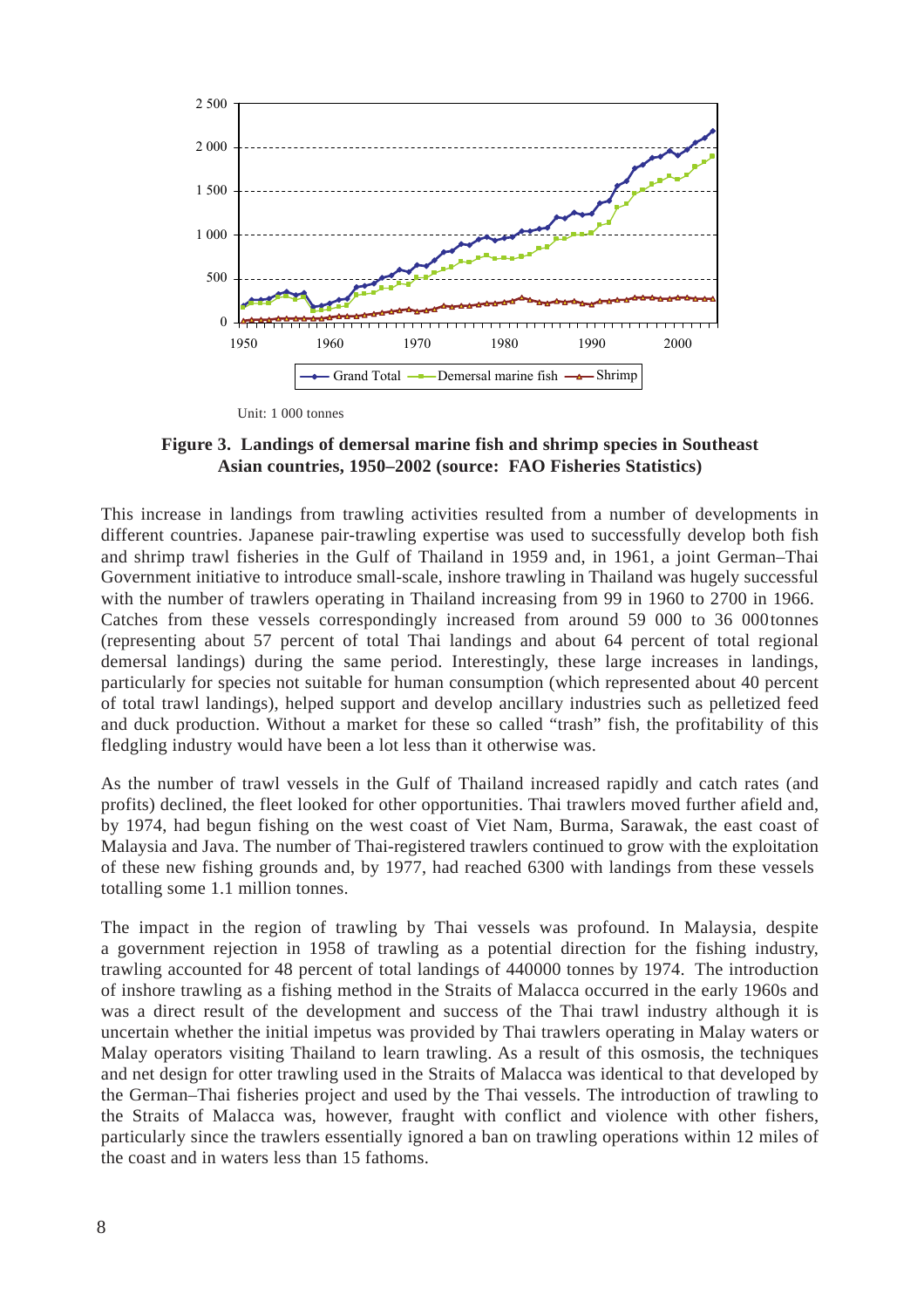As the industry followed the development pattern of the Thai trawl industry, and the fishery was essentially unregulated, the number of vessels increased rapidly and catch rates declined. On the east coast of the Malay Peninsula, catch rates fell from 520 to 160 kg/hour between 1970 and 1981 while in the northern part of the Straits of Malacca, catch rates fell from 130 to 55 kg/hour during the same period. In both areas, Thai trawlers as well as Malay vessels contributed to the depletion of fish populations.

The success of the initial development of trawling in the Straits of Malacca prompted the development in 1966, by Chinese fishers based in Bagan Si Api Api, of a similar trawl fishery on the western shores of the Straits, in Indonesia. With supporting government investment incentives, the industry expanded rapidly, driven by investment by Japanese fishing companies and, from the start, targeted shrimp for the Japanese market (see Section V below) although significant quantities of demersal fish were also taken. However, unlike Thailand, there was not an immediate market for this "trash" fish and much of it was dumped at sea after sorting out the shrimp and valuable edible fish species. In 1969, the Government stipulated that foreign companies operating in the industry had to enter into a joint venture arrangement with local companies and, again, it was the Japanese companies that provided the capital for these joint ventures with local companies providing labour, capital and political connections. This development of a large trawl industry in Indonesia had profoundly transformed the Indonesian fishing industry in a few years.

Supporting infrastructure of freezing and cold storage facilities, harbours etc. followed the development of the fishery and, by the end of 1976, foreign investment in the Indonesian shrimp fishery totalled US\$46 million with 51 cold storage facilities being operational. Exports of frozen shrimp increased from around 5600 tonnes in 1969 to over 35000 tonnes in 1979.

However, already by 1970–71, trawlers were having to move to new fishing grounds as catch rates declined in areas such as the Straits of Malacca. In 1971, 50 trawlers moved from Sumatra to the north coast of Java because of dwindling catch rates; trawlers moved for the first time to the south coast of Irian Jaya and a Japanese company moved its entire operations to east Kalimantan. Soon, however, these new areas also experienced dwindling catch rates: catch rates in the Arafura Sea approximately halved between 1973 and 1976, and total landings decreased in the area even though the number of trawlers had increased by over 30 percent. In 1980, it was reported that the size of shrimp in the Straits of Malacca, south and east Kalimantan, Cilacap and the Arafura Sea "had decreased tremendously". By the late 1970s, there were no more new areas to which the fleet could move and so, after reaching a peak of some 132000 tonnes in 1979, total landings of shrimp from Indonesia began to decline, partly a result of a ban on large trawlers implemented in 1980/81 (see below). It was to be another decade before Indonesian shrimp landings again reached that level of production.

Impacts of the trawl fishery were also felt in the declining abundance of demersal fish species in the areas where trawlers operated (particularly the Arafura Sea), made even more critical by the common habit of dumping "trash" fish at sea rather than landing and utilizing them, as was the case in Thailand. This led to several violent clashes between traditional fishers and trawlers and, between 1964 and 1976, according to official records, 62 vessels were sunk and 34 fishers killed in clashes between trawlers and inshore fishers.

In 1980, in response to these increasingly violent clashes and continuing complaints from inshore fishers, industrialized trawling was banned in all waters surrounding Java and Bali and in 1981 this ban was extended to the waters surrounding Sumatra. Trawling was still permitted in other areas, including the Arafura Sea where a requirement for the installation of by-catch reduction devices was also implemented, although probably not effectively enforced. Both shrimp and fish stocks recovered quickly as a result of the ban (the density of demersal fish in the Straits of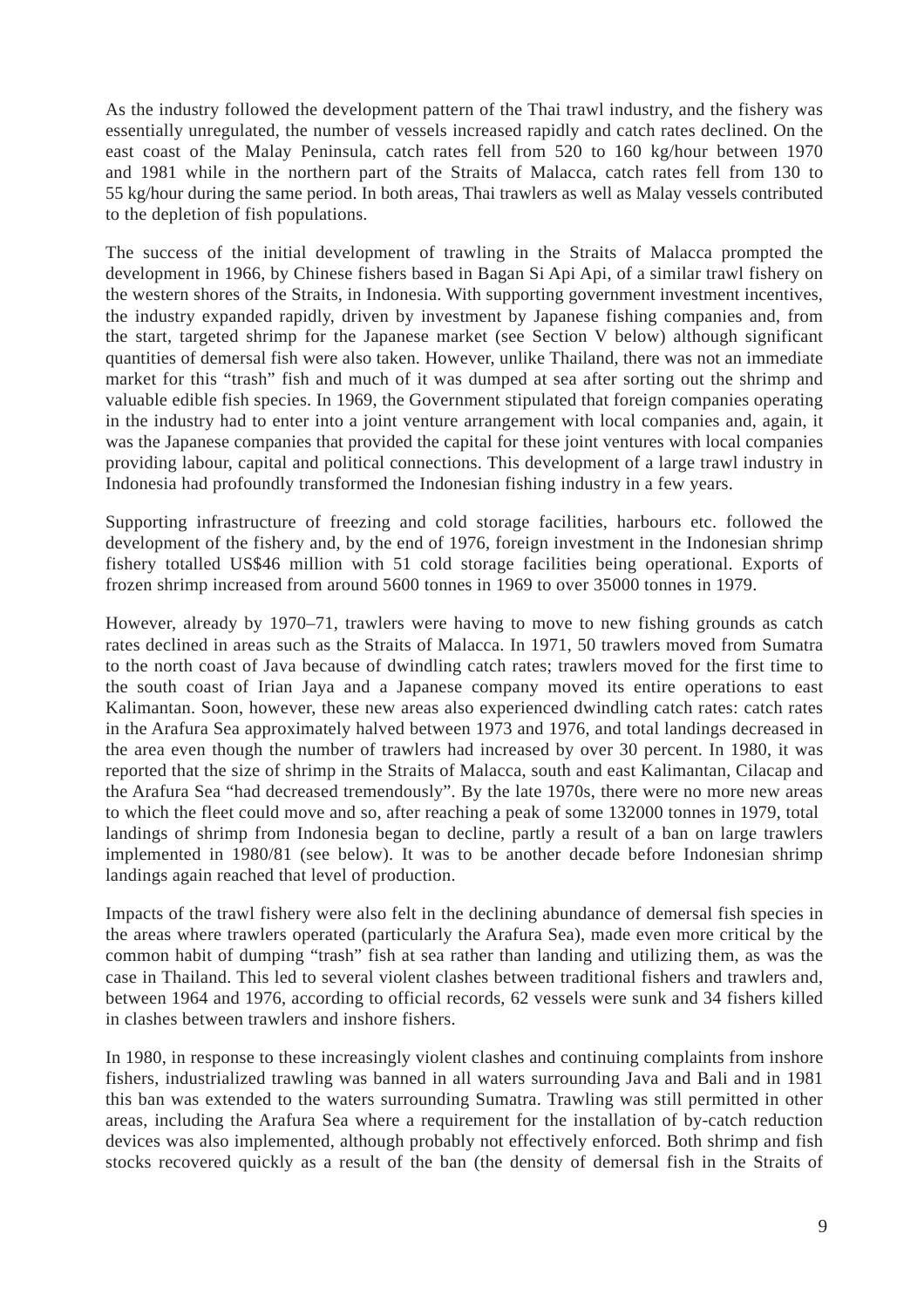Malacca, for example, more than doubled from 1.2 tonnes/ $km^2$  to 3 tonnes// $km^2$  between 1983 and 1985) and, with government assistance, small-scale fishers moved to fill the void left by the trawlers. In some areas, the number of small motorized vessels more than doubled in the early 1980s and total shrimp landings rebounded to pre-1980 levels by the late 1980s.

However, the ban on industrialized trawling was, like regulations controlling mesh sizes etc. in areas such as the Arafura Sea, never fully effective and, by the early 1990s, there was a resurgence of trawling, with many vessels operating illegally and also many being "licensed" by local authorities despite the supposed ban. In 1996, small-scale fishers in Jakarta claimed that more than 200 industrialized trawlers were operating within a kilometre of the coast and, inevitably, violent clashes between small-scale fishers and trawlers once again became common. By the mid-to-late 1990s, the trawl ban had ceased to be effective (except in areas where small-scale fishers were able to enforce it themselves by violence) and landings of shrimp and demersal fish species again increased, reaching over 280000 tonnes by 2002.

In other countries of the region, as well as Indonesia, the declaration of national Exclusive Economic Zones (EEZ) under the UN Law of the Sea Convention (UNCLOS) during the 1980s had a profound impact on the development of trawling activities in the region. Much of the waters that had previously been international waters (and in which Thai trawlers in particular had operated) now came under the jurisdiction of one or other of the countries of the region. The largest EEZs were those of the archipelago states of Indonesia and the Philippines. According to UNCLOS, the fishing fleets of those countries which had traditionally fished in the EEZ of another country should continue to be given access to those waters so long as the coastal state lacked the capacity to exploit the fisheries resources within its EEZ.

This prompted a flurry of development of national fishing industries and the setting of conditions for foreign access to demersal resources, particularly in those states such as Indonesia which had a huge EEZ, and terms of access for foreign fishing vessels became a useful bargaining chip in other diplomatic negotiations. These conditions often included a requirement to land the catch in the coastal state (which impacted the reporting of national landings statistics), employment of local labour and payment of access fees. However, in Indonesia, the enforcement of the conditions of foreign vessel access was again difficult as local authorities issued "permits" and lacked the required resources such as patrol vessels to effectively monitor foreign fishing activity.

Of the countries in the region, it was the Thai trawlers that had the capacity to fish extensively in other countries' EEZs and they continued to do this, often illegally, following the declaration of EEZs. Thai vessels operating within the EEZ of other countries often simply entered the EEZ without permission to seek fish. This led to numerous arrests of Thai trawlers in Viet Nam, Burma, Philippines, Indonesia and Malaysia but these arrests were only a tiny proportion of the Thai fleet which, in any case, had invested in faster vessels, detection equipment and weapons so as to avoid arrest. Many violent clashes occurred between national fishers and Thai trawlers in Burma, Viet Nam, Indonesia and other countries through the 1980s and 1990s in response to these illegal activities. Catches were most often shipped directly to Thailand or other markets by transport vessels and were not landed in the coastal state.

During the late 1990s, Thailand began to enter into joint venture arrangements with a few countries to allow their fleet to operate legally in other countries' EEZs. Such arrangements were entered into with Indonesia and Myanmar within the region and with other countries around the Indian Ocean rim. However, illegal fishing in foreign waters continued to be common and was exacerbated by the inability of Thai authorities to control the number of vessels in its own national waters, thereby providing incentives for these vessels to look further afield for their catches.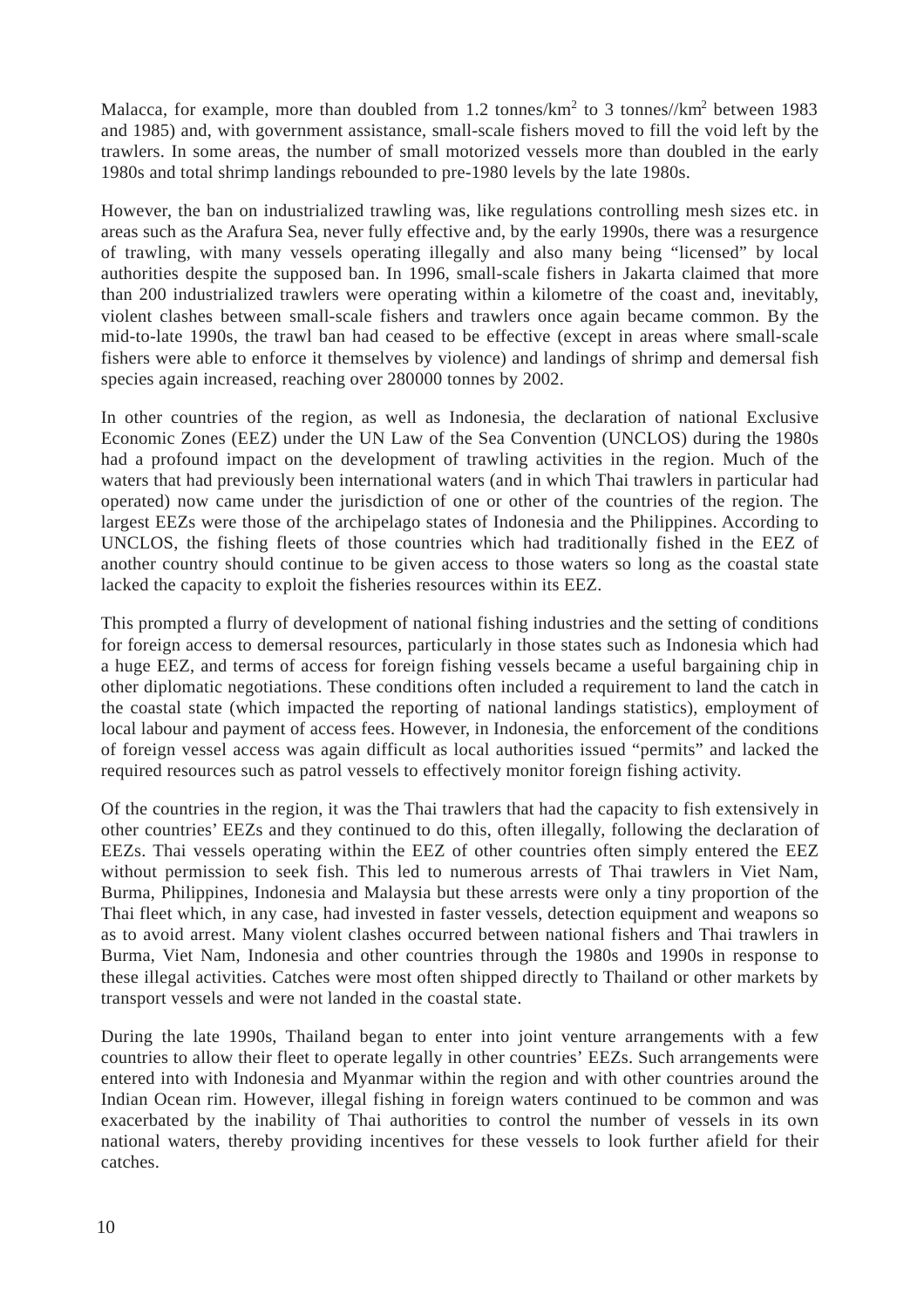Despite early attempts at developing a trawl industry in the first few decades of the twentieth century, the history of industrialized trawling in Southeast Asia has therefore been one of unregulated, sequential expansion beginning initially with the development of the Thai trawl industry in the early 1960s. The successful expansion of the Thai trawlers to other areas within the region prompted parallel industrial-scale developments in other countries, most notably Indonesia and the Malay Peninsula although this expansion has been characterized by often violent conflicts with small-scale fishers in a number of areas. Throughout its development, landings of demersal fish and shrimp from industrial trawling activities have been dominated by three countries: Indonesia, Thailand and Malaysia, with these countries contributing 73 percent of total regional shrimp landings in 2002 and 80 percent of total regional demersal fish landings (FAO, 2004).

As Butcher (2004) notes, the development of trawling in the region occurred by the sequential exploitation of new areas with vessels maintaining and increasing landings by moving to new areas as stocks were depleted. Such sequential depletion has also impacted significantly on traditional fishers, often resulting in violent clashes as demersal stocks have, in many areas, been effectively transferred from small-scale fishers to the industrial trawl fleet. Attempts at regulating and controlling this industrial trawl development, where it occurred, were universally weak and ineffective.

In the 1970s, with the declaration by most countries of Exclusive Economic Zones through the UNCLOS process, the existing trawler fleet (which was mainly of Thai vessels) continued to operate and expand into other countries' EEZs while several national governments looked at ways of developing their own national fleets. With Thai authorities unable to control the number of vessels in their own waters, the Thai fleet has not only continued to expand but has also looked for opportunities beyond their own waters. This has led to a major issue of illegal fishing activities in many countries of the region, which has proved difficult to control.

Despite, or perhaps because of, this essentially unregulated development of industrial trawling in the region, landings of demersal fish and shrimp species have increased dramatically and are currently in excess of 1.7 million tonnes of demersal fish and 600 000 tonnes of shrimp (Figure 3). Although detailed statistics are often not available, most of the increases in these shrimp and demersal fish landings have come from the activities of industrial trawling, except in the Philippines where small-scale fisheries dominate and where demersal fish and shrimp landings have only increased marginally over the past three decades. In 1950, prior to the development of industrial trawling, the Philippines was the major contributor to demersal fish landings in the region, accounting for 76 percent of total regional demersal fish landings. By 2002, its contribution had shrunk to less than 20 percent (FAO, 2004).

With no more new fishing areas for the trawlers to exploit, the challenge for the region for the future is to not only bring illegal fishing under control but, in parallel with this, to develop and implement strategies that will limit the region's industrial trawl fleet to levels which will ensure long-term, sustainable demersal resources.

### **IV. Push netting**

Industrial push netting developed from traditional, small hand-operated push-nets and small boat-operated nets (dugouts, rafts and sailing boats) in the region. Fishing with traditional push-nets involves scooping or seining, usually along the bottom or just off the bottom in relatively shallow waters in estuarine areas, mangrove creeks, shallow bays and littoral areas. A bag net connected to poles is pushed forward through the water by hand to catch coastal marine animals such as shrimp, crabs and fish. Traditional push-net fishing operations of different scales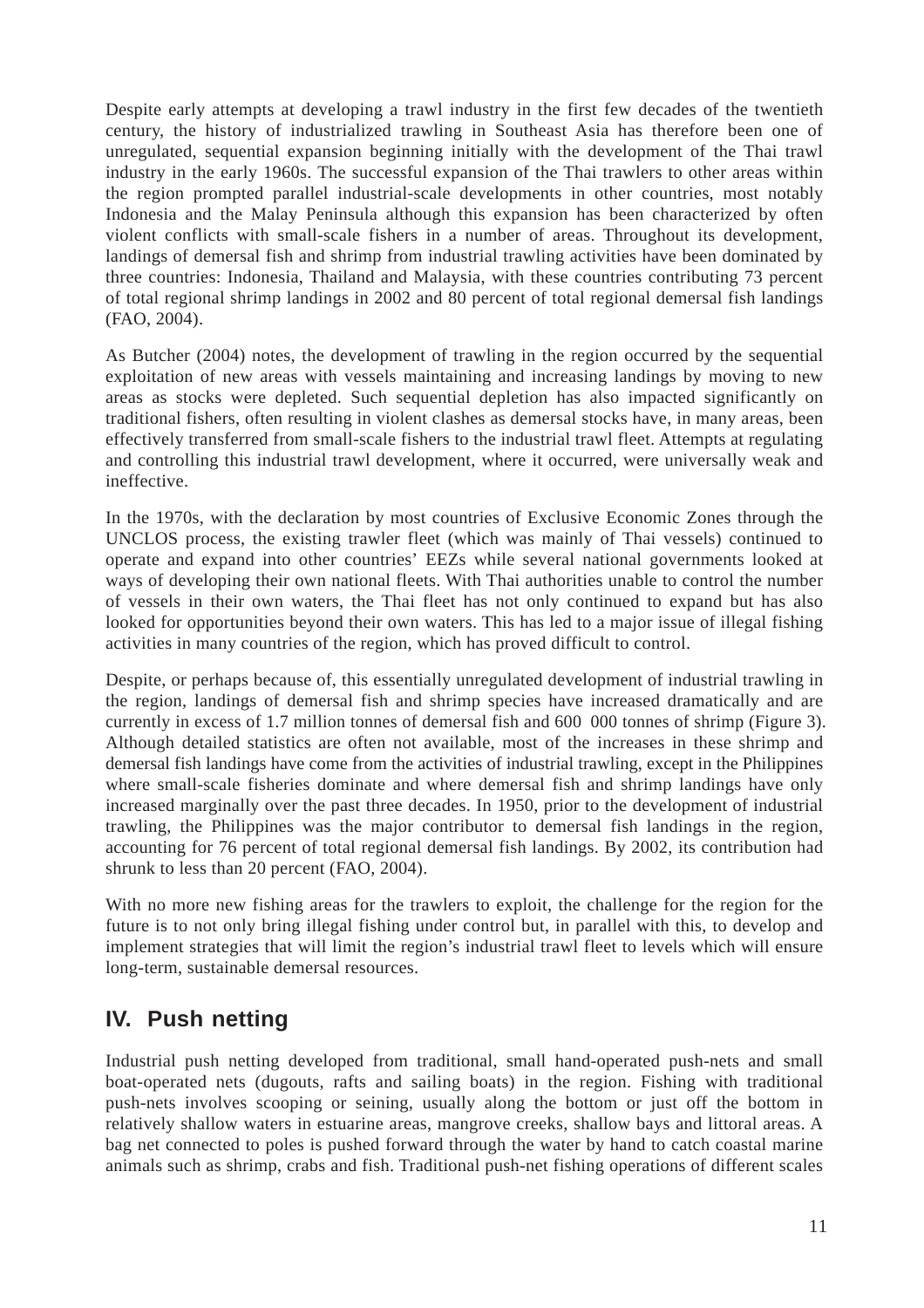are reported from Indonesia, Malaysia, Myanmar, the Philippines, Singapore and Thailand. The most visible push-net fisheries in the region are those off the Gulf of Thailand covering the Thai and the northern Malaysia (Terengganu) coastlines.

In the wake of fishery industrialization, some push-net fisheries have developed beyond the non-motorized or hand-held operations and, since 1970, the efficiency of this traditional equipment has increased by using motors rather than manpower (in the Manila Bay, Philippines [Silvestre *et al.*, 1987] and Gulf of Thailand [Nagalaksana, 1987]). This change allowed for push-net fishing farther from the shore and a larger sized net. Push nets are non-selective and it is believed that motorized push-net fishing boats are causing the deterioration of marine animal resources and the coastal ecology in shallow, near-shore areas.

In Thailand, the Department of Fisheries imposed a 3 km near-shore fishery limit to exclude trawling and push netting but the number of push-net boats has increased and there have been warnings from many local communities regarding push-net fishing boats operating illegally within the 3 km near-shore limit. The rapid development of the commercial trawling and purse seining fleet resulted in economic hardships for small-scale, coastal fishers who became less competitive, forcing them into these illegal fishing activities, which is particularly damaging to the resource because of the high percentage of juvenile shrimp and fish species captured with this gear (Nagalaksana, 1987). Controlling push-net activities in the near-shore zone has proven difficult (Suvapepun, 1996). The use of artificial reefs in these shallow waters has been recommended as a means to deter both push-net fishing and trawling (Pramokchutima and Vadhanakul, 1987).

In Thailand, a total of 354 push-net fishing boats were registered in 1970, the first year of registration. In 1974 there were 740 registered push netters with a length of between 14 and 18 m (out of a total fleet of 3241 vessels, representing 22 percent of fishing vessels) operating mainly on the Gulf of Thailand seaboard (Everett, 1974). In 1984, a total number of 16006 fishing boats were registered to the Department of Fisheries of which 960 were push netters. (Pramokchutima and Vadhanakul, 1987). By 1989, the number of boats had increased to 1907. A census of marine fishing in 1995 counted about 4000 push-net boats, of which 1142 were lar ge boats, and noted a trend toward even more such boats. Large boat push-net poles are about 28 to 44 m long with a net mesh size of between 0.5 and 1.5 cm. The push-net poles of small push-net boats are 6 to 15 m long, with approximately the same size of net mesh as large push-net boats. Push-net boats are still operating in many areas such as Prachuapkhirikhan, Chumpon, Suratthani and Pattani provinces and in some extreme cases the legs of the push-net have been extended to allow push netting in deeper waters beyond the near-shore zone up to depths of around 30 m.

Push-net boats harvest both large and small marine animals. In Thailand, those with economic importance such as shrimp make up about 40 to 45 percent of the total catch; the balance, some 60 percent which are classified together as trash fish, include juveniles of economic marine animals such as sardines, spider crabs and drum fish. These juvenile economic fish constitute some 65 to 70 percent of the trash fish total. The remaining 30 to 35 percent are true trash fish. It has been estimated that in one year the total push-net harvest from boats of all sizes is 26289 tonnes, of which 15–16 percent are lar ge shrimp, 8–9 percent are spider crabs, 7 percent are fish, 4–5 percent are squid/cuttlefish, and the balance a mixture of other species.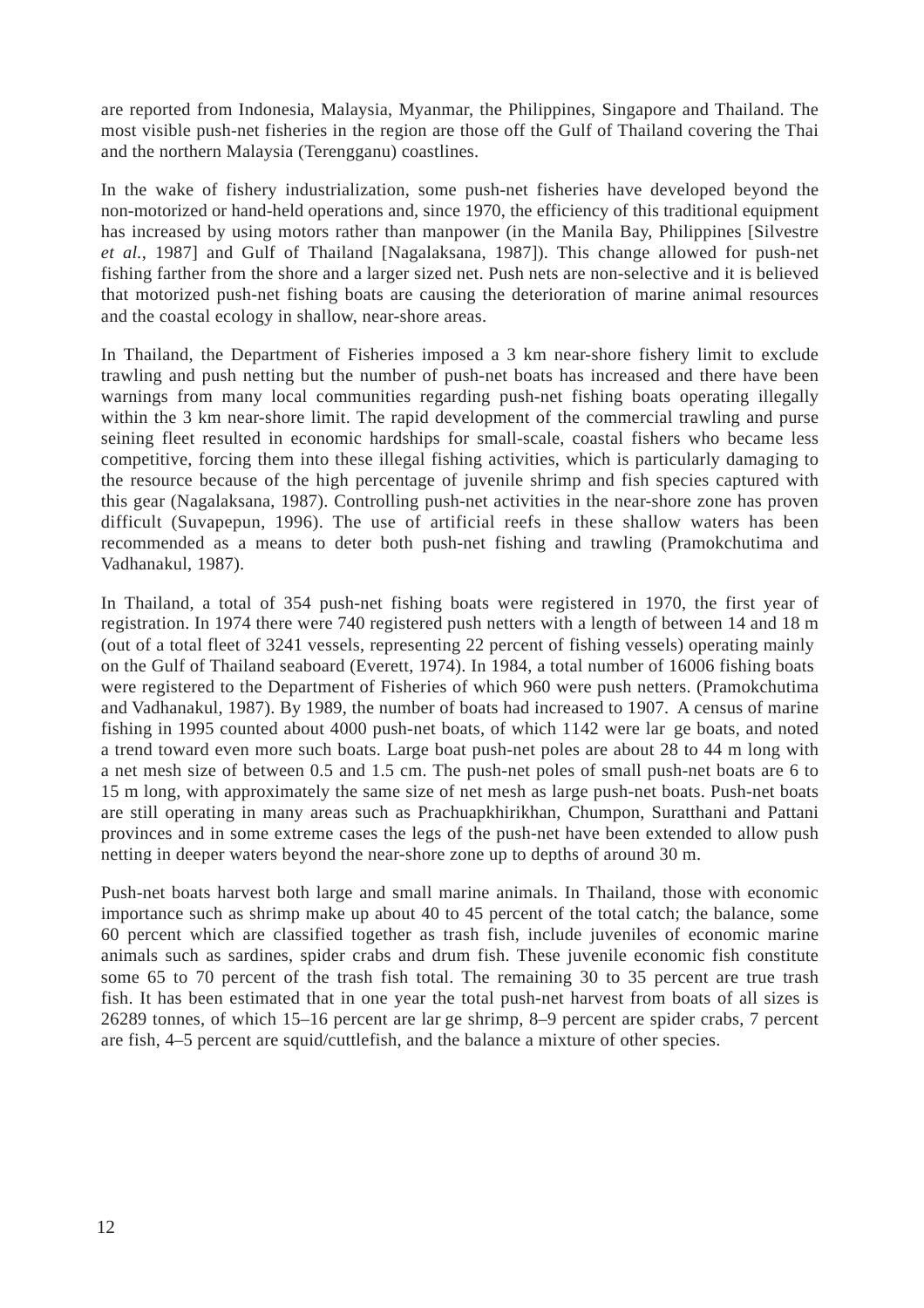### **V. Purse seining**

Although simple purse seining for pelagic species had been carried out in the region since the nineteenth century, the impetus for the development of an industrial-scale purse seine industry was, perversely, often the serial declines in a number of areas of demersal fish species which were taken by trawl fishing, which has been discussed above. In many cases, which will be further elaborated below, declining demersal fish stocks stimulated the search for new fisheries and, with mechanized vessels available, purse seining of pelagic fisheries was an obvious choice.

In the nineteenth century, various surrounding nets came to be used like purse seines, with the ability to close the lower end of the net by pulling a rope that passed through lead rings hanging from the lower edge of the net. Such nets were used, for example, in the Mollucas to catch a variety of pelagic fish and were often used in conjunction with fish aggregating devices, locally known as *rumpon*. In Cebu, fishers modified traditional floating nets to act as purse seines and these were extensively used by the 1930s to take flying fish. In the Philippines, a traditional purse-shaped net known as *sapyaw* was used prior to the 1920s to take large quantities of *Sardinella* although this net did not have a closing mechanism and needed to be positioned beneath the fish school, rather than surrounding them. After the 1920s, some operators in the Philippines adopted a net locally known as a *kubkuban* which was a small purse seine net (240 m long, 20 to 40 m deep and with a very large mesh) operated from a single large double-outrigger vessel. Because of the large mesh, larger pelagics such as mackerel were targeted.

By the early 1900s, sail-powered Chinese junks based on Hainan Island and on the Chinese mainland were operating purse seine nets (as well as trawl nets) in the Gulf of Tonkin. In 1910, between 600 and 700 such junks paid for a fishing permit at Cac Ba Island and many others were apparently fishing illegally. Butcher (2004) estimates that these vessels took 20000–25000 tonnes of prepared fish back to their home ports annually . Similar vessels (operated by Chinese from Hainan and each supported by three smaller tenders) were later used to develop purse seining in the Gulf of Thailand and also for Indian mackerel in Malayan waters in the Straits of Malacca during the 1930s, using nets that were about 310 m long, 50 m deep and with a 1.27 cm. Contemporary records show that catches varied enormously, and ranged from about 300 kg to 12 tonnes in a single haul.

A dramatic development occurred in the Straits of Malacca fishery in 1937 with the introduction of motorized vessels in place of the sail-powered junks. As a result of this development, landings of Indian mackerel at Pangkor increased dramatically, rising from 860 tonnes in 1931 to 5700 tonnes in 1938. The success of the venture stimulated local Malays to also begin purse seining, although the nets they used had larger mesh sizes than those of the Chinese purse seiners to enable them to be handled from their existing vessels. This resulted in landings of larger size mackerel, including, it is presumed, of Spanish mackerel.

Although developments of these traditional fishing methods resulted in increased landings, the increases were modest when compared with the dramatic increase in demand for fish and fish products, the increase in production from both aquaculture and from the developing trawling industry, and the increase in imports of fish products.

By the late 1960s, however, there were emerging problems with the large number of trawlers that were operating in areas such as the Gulf of Thailand and vessels were looking for new trawl grounds in the region. Drastic declines in trawl catch rates in the Gulf of Thailand and soaring oil prices prompted fishers to either modify existing vessels or have new vessels built for taking pelagic species, instead of trawl species. There were large stocks of pelagic species in the Gulf (particularly Indian mackerel) and methods such as purse seining required much less fuel than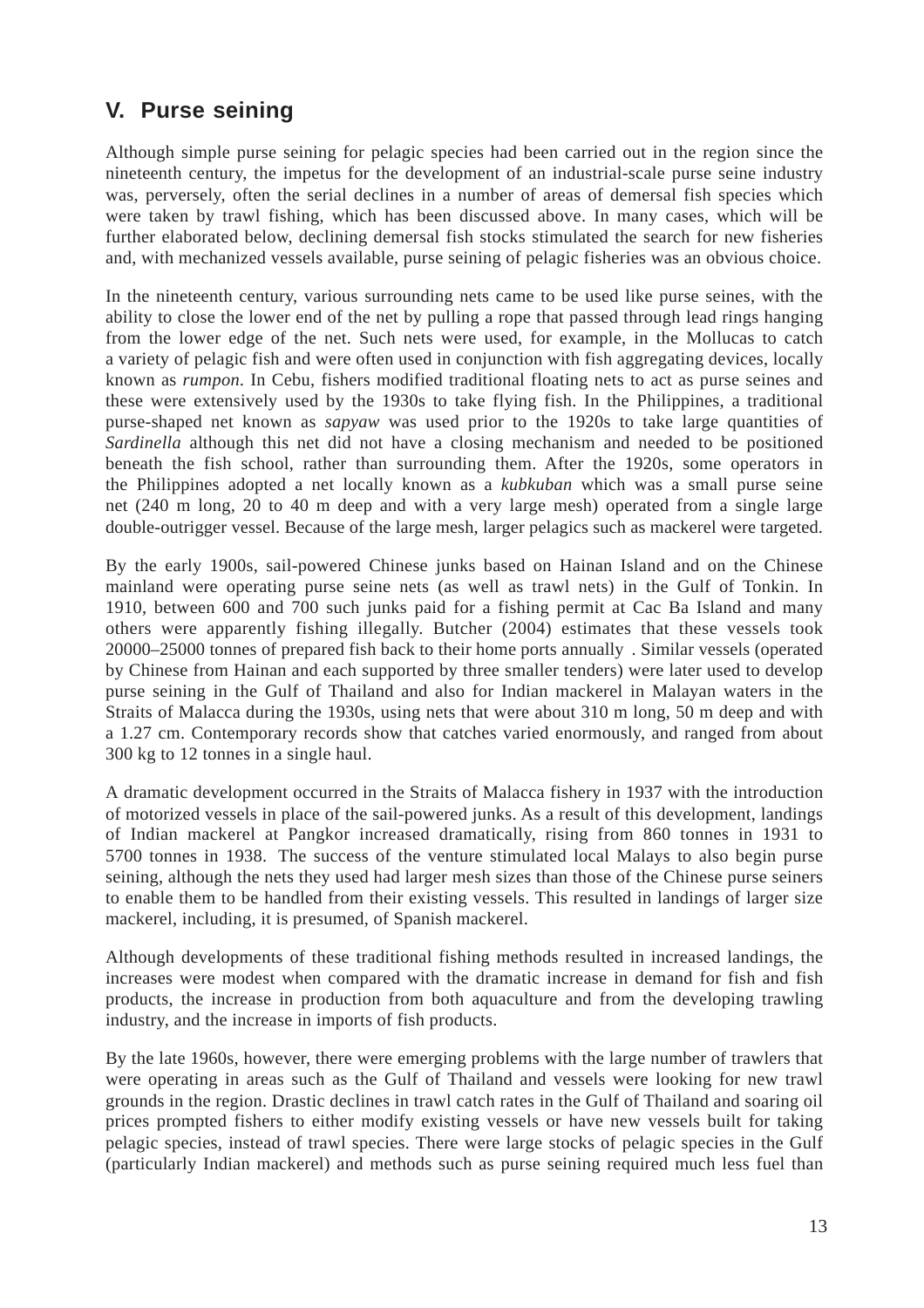trawling. The total pelagic catch in the Gulf of Thailand therefore increased dramatically from 63000 tonnes in 1971 to 480000 tonnes in 1977, a result not only of an increasing number of purse seine vessels but also because of the use of light lures and the move to new fishing areas within the Gulf. This latter factor resulted in the landing of species such as scads and sardines that previously had not been a significant part of the pelagic catch.

Also, during the 1970s and early 1980s, the Government of Thailand promoted the development of a canning industry by encouraging foreign investment. The first tuna cannery was established in 1972 as a joint venture between an Australian company (Safcol Holdings) and Thai and Hong Kong investors and by 1983 there were 30–35 canneries in operation. This demand for tuna from the canneries led to purse seine vessels targeting the abundant stock of small tuna such as longtail (*Thunnus tongil*), kawakawa (*Euthynnus affinis*) and frigate (*Auxis thazard*) tuna. However, the fleet by 1991 had to rely on tuna catches from foreign waters (including Malaysia and the Natuna Islands) since the stocks in the Gulf of Thailand had diminished significantly. The development of the canning, particularly tuna canning, industry in Thailand during the 1980s (which made Thailand the world's largest exporter of fish products by 1989, with 51 percent of global exports) was so rapid that canning capacity outstripped the ability of the fleet to supply raw product. This resulted not only in the Thai purse seine fleet seeking additional supplies in other waters of Southeast Asia, but, perhaps more importantly, also led to a rapid rise in the imports of frozen raw tuna, and other fish, for their canneries. By 1991, 79 percent of the 630000 tonnes of tuna that was canned in Thailand was derived from imported raw product. This demand for raw tuna for the Thai canneries therefore helped, in large part, to drive the development of tuna industries in other countries of the region, particularly the Philippines. The vast majority of this imported tuna originated from purse seine operations throughout the region, and, although a small quantity of tuna from pole-and-line and longline vessels was supplied to the Thai canneries, much of the tuna from these fisheries increasingly went to the Japanese sashimi market (see Section VI below).

As the fishery in the Gulf of Thailand developed without significant regulation, overexploitation of some pelagic fish species in the Gulf became evident and total landings in the Gulf fell steadily to 290000 tonnes in 1980.

In Indonesia, the development of the purse seine fishery was also influenced by the development, and subsequent problems with, the industrial trawl fishery. Although landings of pelagic species had been increasing substantially since the early 1900s (reaching 154000 tonnes by 1950 and 620000 tonnes by 1978 as both Chinese and Indonesian-owned purse seine vessels supplied newly built canneries and became the dominant fishing gear in Indonesia), the ban on trawl fishing in the 1980s accelerated the development of the purse seine fishery, particularly in the Java Sea. The Government, when banning trawling in the western part of the country, provided financial incentives for vessels to convert to purse seining, with the result that the number of purse seiners increased from an average of 810 during the period 1975–79 to 2100 in 1984–87. At this time, the larger purse seiners extended their operations into the eastern part of the Java Sea, with the result that landings by the Java Sea purse seine fleet increased from 49000 tonnes in 1975–79 to 140000 tonnes in 1984–87. After 1985, total landings (as well as annual landings per vessel) fell significantly, a result of overexploitation of the major species, particularly the small pelagics. Fortunately, the price of these fish increased at this time which enabled the purse seine fleet not only to survive economically but also expand to new areas in the southern part of the Makassar Strait and the waters between the Malay Peninsula and Borneo. The purse seiners also improved their technology, using light to attract fish and hence increase their efficiency. However, by 1995, total catches of pelagic species in the Java Sea had stagnated at around 150000 tonnes, roughly the same level as the early 1980s.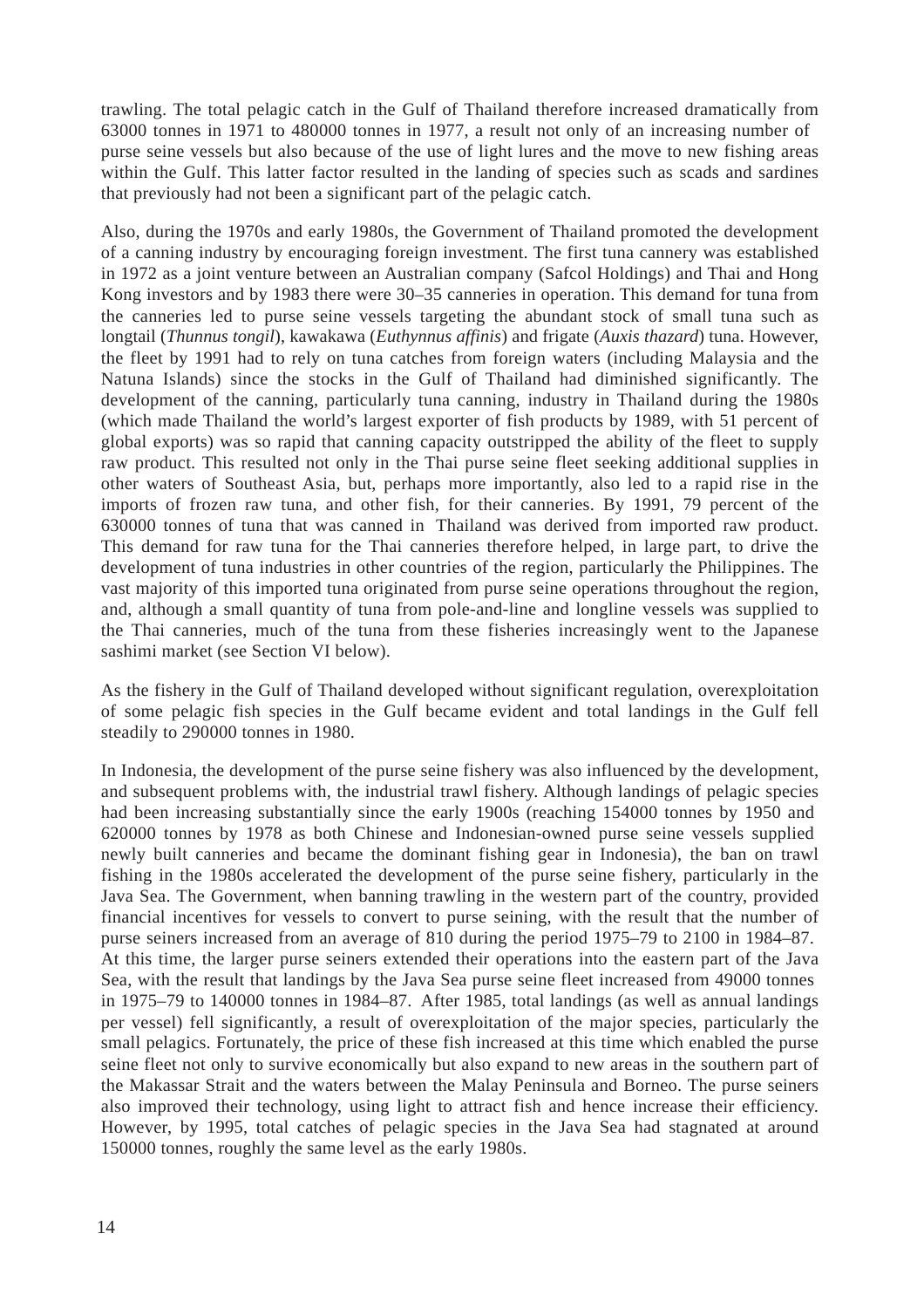The catch by industrial purse seine vessels accelerated again after 1995, reaching 8 percent of the total marine catch of Indonesia by 1997 (FAO, 2000) as the vessels continued the expansion of their area of operations into the eastern areas of Indonesia, a process that had begun in the 1980s. In total, small-scale purse seine operations and industrial purse seine vessels together contributed approximately 17.6 percent of total marine production in Indonesia in 1997 (FAO, 2000) with the majority of this still coming from the small-scale sector, which continues to dominate the industry. However, the larger industrial purse seine vessels contribute much more in terms of value of the catch than the small-scale sector because they focus on high-value species such as tuna and other large pelagics whereas the small-scale fishers concentrate on inshore small pelagics in the western part of the country.

This expansion of industrial purse seiners into eastern Indonesian waters has been supported by the increased development of infrastructure such as tuna canneries and ports which also provide services to foreign fishing vessels. Purse seine vessels in the west of Indonesia fish for small pelagic species and are concentrated primarily in the Java Sea, South China Sea, Malacca Strait and Mollucas Sea. In general, these seiners range from 10 to 30Gross Registered Tonnage  $(GRT)^2$ , although in the last decade larger ones have been built, exceeding 100GR T. Purse seine vessels operating in the east of the country tend to be larger vessels, in excess of 100 GRT.

During the late 1970s, Japanese purse seiners were also expanding their operations in Southeast Asia and, in 1980, at least 14 vessels were operating off the north coast of Irian Jaya and Papua New Guinea, each taking about 15 tonnes of fish per day. As part of this operation, the Japanese vessels also captured large quantities of tuna in and around Indonesian waters.

In the Philippines, the traditional *kubkuban* purse seine net, in use since the 1920s, has continued to be used by small-scale, inshore fishers to take mackerel. In addition, in the 1950s, large-scale purse seining was introduced to the Philippines, probably by American tuna seiners operating in the eastern Pacific. The introduction included the use of nylon nets and power blocks for hauling the net. As the new fishing method was taken up enthusiastically, with trawlers being converted to seiners and secondhand Japanese purse seine vessels being imported, the move to purse seining was further supported by government incentives and assistance from a United Nations Special Fund project in importing nylon nets and other equipment.

At first, the increasing number of purse seine vessels (there were already 48 operating by 1966) targeted small pelagic species but, because of the large quantities of fish being landed and the lack of onshore processing facilities to handle the catch, prices collapsed in the late 1960s. With this price collapse, together with warnings that increasing fishing on small pelagic species may lead to a reduction in the quantity of fish available, vessels began to turn their attention to tuna. By 1975, purse seining for tuna in the Philippines had increased dramatically, aided by the development of fish aggregating devices, locally called *payaw*, around which the purse seiners as well as handline fishers operated. The *payaw* is particularly effective for aggregating skipjack and yellowfin tuna. Recorded tuna landings in the Philippines exploded from about 23 000 tonnes in 1973 to 220000 tonnes in 1977 although statistics are imprecise because of factors such as unrecorded foreign catches and the practice of Filipino vessels selling their catch to foreign vessels at sea.

Since the late 1970s, catches from tuna purse seining in the waters of the Philippines have increased only slowly, with recorded landings reaching about 300000 tonnes by 1997 and 400000 tonnes by 2002. However , during this time, Filipino operators of tuna purse seiners have expanded their operations considerably to other areas in the Indian and Pacific Oceans and these

GRT is a measure of the capacity of the vessel below the main deck and differs from weight measures of vessels, such as displacement tonnage. See footnote 3 for details of the units of measurement for vessels.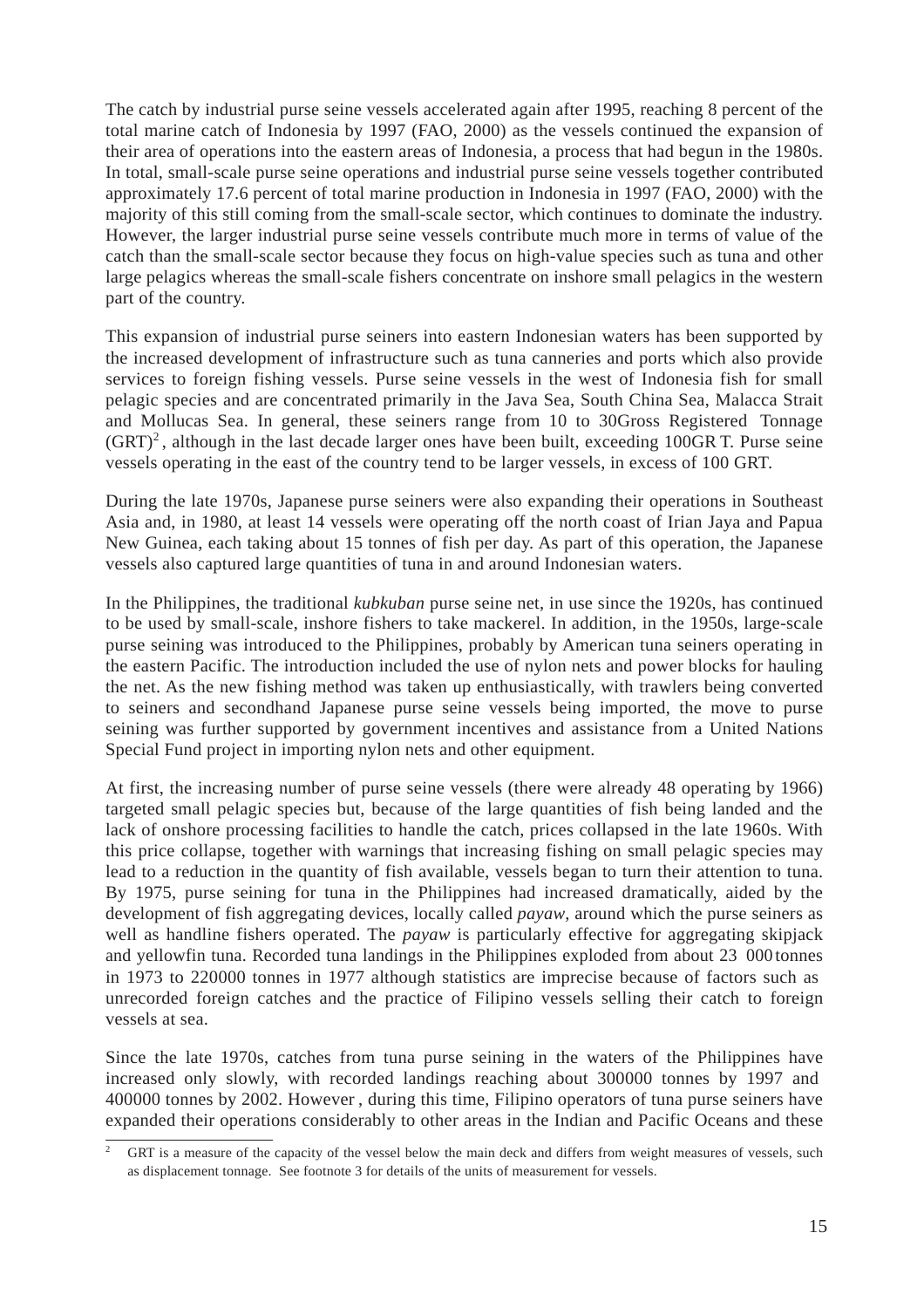increases in recorded landings partly reflect this expanded fishing area as well as the targeting of other, smaller tuna species. Purse seining remains, however, the most common form of commercial fishing gear in the Philippines with 61 percent of operators using this gear, 15.7 percent using ring-nets and 12.4 percent using bag nets (FAO, 2005a). By contrast, only 3.7 percent of small-scale fishers use the small traditional purse seine or *kubkuban.* The purse seines, ringnets and handlines usually account for over 80 percent of the annual tuna catch, with nearly half the commercial tuna catch in 1995 taken by purse seine.

In addition to tuna, commercial purse seiners target small pelagic species, particularly roundscad, sardines and Indian mackerel. Together, these small pelagic species accounted for 47 percent by weight of overall commercial landings in 2003 (FAO, 2005a) from all gear types with tunas comprising the remainder. However, the proportion derived only from purse seine operations has not been reported. Because of their lower value, the small pelagic species comprise a much smaller proportion by value of the total commercial catch.

The shift in emphasis in a number of countries such as Indonesia and the Philippines in the 1960s and 1970s from demersal trawling to purse seining of small pelagics and, later, tuna, has also prompted other countries of the region to examine purse seining. In Viet Nam, some purse seining was undertaken early in the twentieth century by Chinese junks operating in the Gulf of Tonkin, as noted above. However, Viet Nam has not developed its own offshore purse seine fleet to any great extent although small purse seine vessels have, for some decades, taken small pelagic species in inshore waters. Although the inshore fishery is dominated by small trawlers, the offshore fleet of some 20000 vessels includes only about 100 vessels (with engines of 400–500 horsepower) which have the capacity for deep-sea fishing. This fleet comprises either trawlers or purse seiners. Trawlers are used in waters 35–80 m deep in southeastern waters, whereas purse seiners fish pelagic species in deep waters, mainly off the central region. The estimated percentage of the total catch from major types of fishing gear (FAO, 2005b) are; trawling 30 percent, purse seine 26 percent, gillnet 18 percent, lift net 5 percent, longline 6 percent and others (fixed net, push-net etc.) 15 percent. However, the development of offshore fisheries (including purse seining for tuna) has been vigorously promoted by the Government and has been included in a recent long-term strategic plan for the fisheries sector (FAO/Fishcode, 2004).

The expansion of purse seining by Thai vessels in particular also impacted the waters of Cambodia. Although Cambodia has a traditional, small-scale purse seine fishery, which operates in inshore waters to take Indian mackerel and anchovies (FAO, 2005c) together with small quantities of tuna, it has not developed a national industrial-scale purse seine fleet. Foreign purse seine operations in the waters of Cambodia, using industrial scale vessels, has, however, long taken place, often by Thai and Japanese vessels and this currently includes illegal operations. No data are available on the number of vessels involved or their catches.

While small-scale purse seine fisheries have a long tradition in many countries of the region, the development of industrialized purse seine fisheries in Southeast Asia accelerated following the initial decline in demersal fish stocks in the late 1960s. This development led to a search for new fisheries and, most importantly, for employment for the vessels and crew that were engaged in demersal trawling. Subsequent support of the boatbuilding industry in several countries and the increase in oil price in the 1970s also added to the attractiveness of vessels moving into the purse seine fishery.

With the decline in small pelagic stocks and reduced prices, the purse seine vessels turned their attention to tuna fishing in the early 1970s, particularly in the Philippines where this development was assisted by the use of fish aggregating devices. In addition, most of the purse seine fleets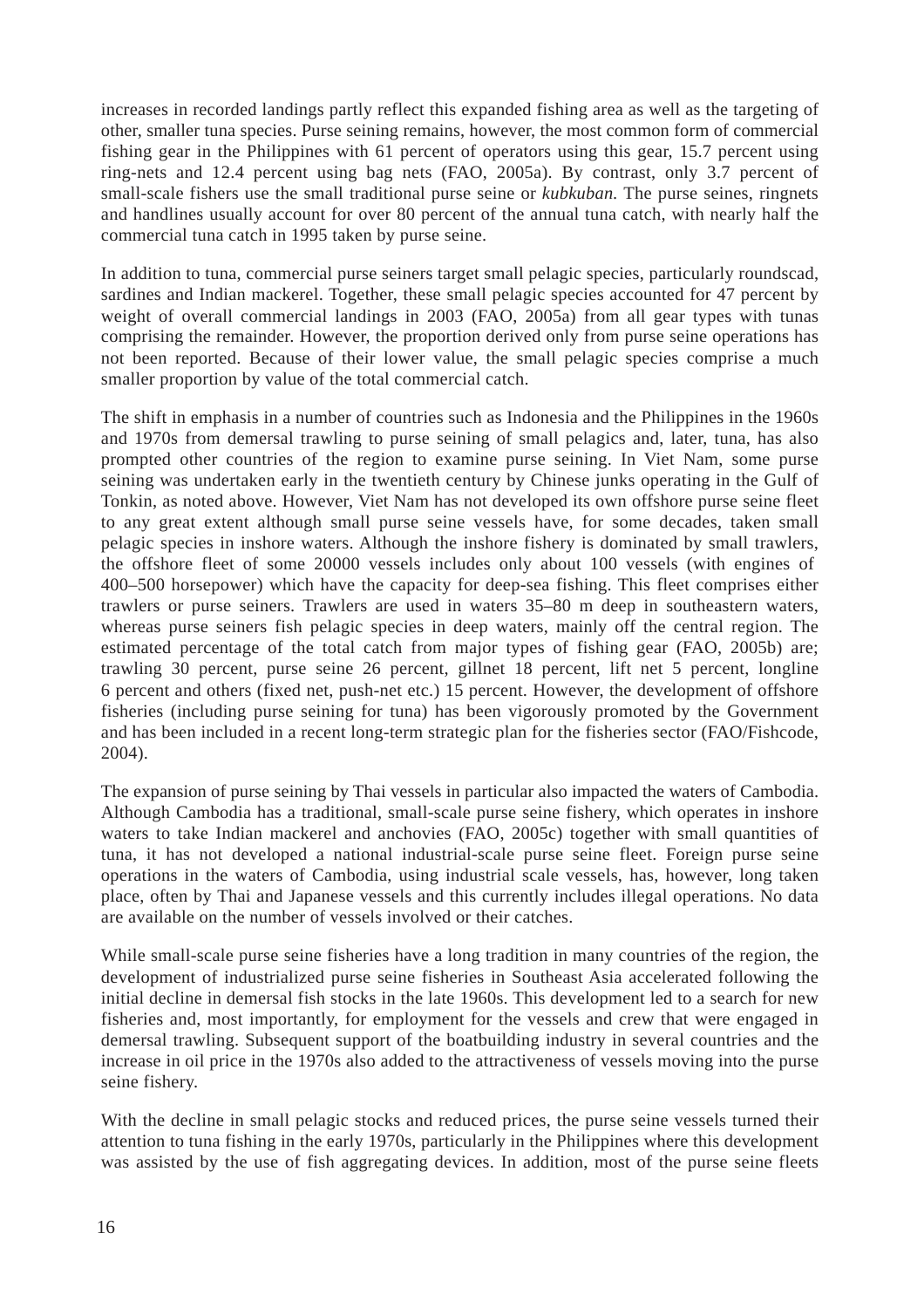expanded out of their national waters in search of tuna (and also, to a lesser extent, small pelagic species) and it was this expansion and the move to tuna fishing that supported continued expansion both of the purse seine fleet and their catches. However, since the purse seine fleets were operating both inside and outside their national waters (both legally and illegally) and landing their catch in various places, the statistics on landings, the place of capture and the number of vessels operating are notoriously unreliable.

While the expansion of the tuna fisheries (and, to a lesser extent, small pelagics) is still occurring in some areas, and countries such as Viet Nam are still looking to expand their industrial purse seine fleet, most stocks of small and large pelagic species within the national waters of countries of the region are considered to have reached their peak production. Examining the region's large-scale marine ecosystems (LMEs), Sugiyama *et al.* (2004) concluded that small pelagic stocks in the region had either peaked or were fluctuating in all areas except within the Sulu-Celebes Sea, the Indonesian Sea and the South China Sea LMEs where they were still increasing while large pelagics had either peaked or were fluctuating in all areas except the South China Sea LME. They also noted that the small and large pelagic resources in all areas generally had peaked after the demersal stocks, which is consistent with the known development of the trawl and purse seine fisheries in the region.

In the Philippines, recent studies on pelagic fisheries indicate overfishing and declining catch per unit effort (CPUE). Exceptions are in lightly fished areas in waters off Palawan, parts of the country's Pacific coast and some parts of Mindanao. Such findings are supported by an observed change in species composition, i.e. anchovies have partially replaced sardines, scads and mackerels in the catch, an indication of gradual stock collapse (Green *et al.,* 2003).

Like the demersal resources, the potential for expanding landings of small and large pelagic species by purse seining in the region therefore appears limited and the challenge for national governments is to move to long-term control and management of their existing fishing fleets. There are some encouraging signs that this is happening. Several countries (e.g. Viet Nam and the Philippines) have recently introduced new fisheries laws and, in the Philippines, the Government has made a significant policy shift by introducing joint management mechanisms of the fisheries sector, involving both the central government and the municipalities, and the fishers, through Fisheries and Aquatic Resources Management Councils.

However, much remains to be done in bringing long-term, sustainable management to purse seine operations in the region.

### **VI. Shrimp trawling**

The development of shrimp trawling in the region paralleled the development of demersal fish trawling and, in many areas, shrimp were taken as a by-catch to demersal fishing. However, in Indonesia, the development of trawling in the 1960s was, from the beginning, specifically targeted at catching shrimp and Gulf of Mexico-type shrimp nets, rather than demersal fish trawls, were used.

The increasing interest in shrimp in the Indonesian trawl fishery, as well as in other areas, coincided with a growing demand for shrimp in Japan. It is therefore not surprising that Japanese companies were involved in the development of the Indonesian shrimp fishery, initially by themselves and, after 1969, as partners in joint venture arrangements with Indonesian fishing companies. Between 1967 and 1971, one wholly owned Japanese company and about 10 joint ventures began operating shrimp trawlers in the Straits of Malacca, the waters off Kalimantan and the Arafura Sea.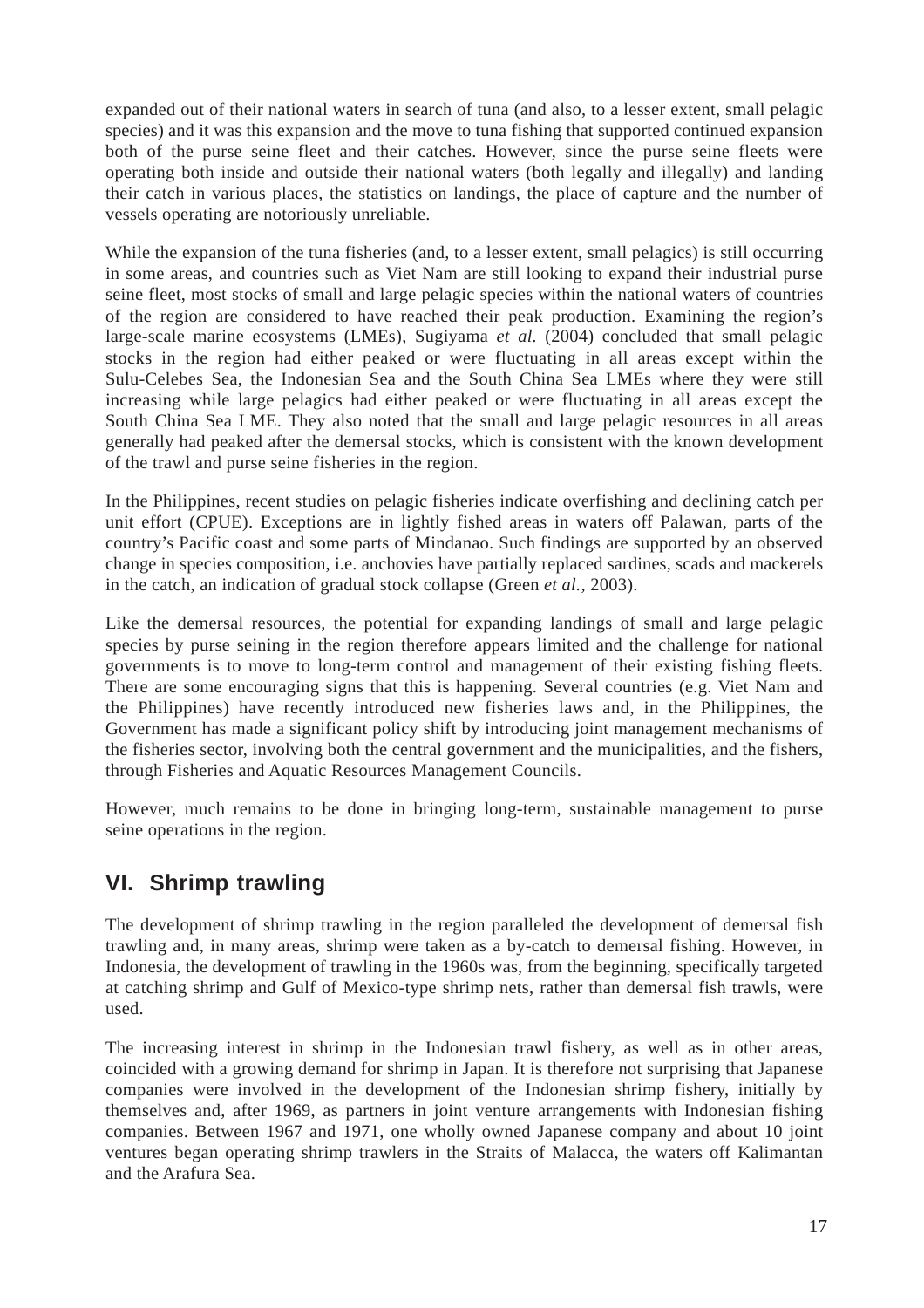Supported by Japanese capital investment, these joint ventures were vertically integrated undertakings, operating a range of trawlers which delivered the catch to their own freezing and cold storage facilities and exporting the product. Exports of frozen shrimp from Indonesia rose from 5600 tonnes in 1969 (valued at US\$873000) to 35000 tonnes in 1979, valued at over US\$200 million. As the prices paid for shrimp increased substantially and additional freezing and cold storage facilities were added, landings and exports continued to increase dramatically as small-scale fishers and independent trawlers sold their product to the cold storage and export companies, and vessels travelled further to find new fishing grounds.

During the 1980s, the declaration of Exclusive Economic Zones also had a profound impact on shrimp trawling in the region. Countries with extensive EEZs were able to continue to expand their shrimp trawling operations (supported by onshore cold storage facilities and onboard freezing) while countries with smaller EEZs had greater difficulty in accessing shrimp grounds beyond their own EEZ. Because of this, the shrimp catches of Indonesia (FAO, 2004) continued to increase throughout the 1980s and 1990s (rising from 117000 tonnes in 1980 to 288000 tonnes in 2002) while those of Malaysia stagnated, declining from 84000 to 76000 tonnes during the same period.

As the price of shrimp increased dramatically in the late 1960s and early 1970s, trawl fisheries that had been established in other countries, particularly Thailand and Malaysia (see Section III above), targeted areas where good shrimp catches could be taken, although they continued catching and landing demersal fish. For example, between 1965 and 1972, the proportion by weight of shrimp to demersal fish landed in Malaysia increased from 38 to 59 percent and in Thailand it increased from 54 to 71 percent (FAO, 2004). However, shrimp stocks in most areas were soon under pressure and the focus returned to demersal fish species, particularly since the price of shrimp started to decline with the introduction in the early 1970s of shrimp culture in the region and its subsequent explosive growth over the next two decades. In Thailand, for example, the proportion by weight of shrimp to demersal fish in the landings declined from 71 percent in 1972 to 35 percent in 1992 (FAO, 2004; see also Figure 3).

In 2002, 73 percent of total regional shrimp landings of about 623 000 tonnes came from just three countries: Indonesia, Thailand and Malaysia — a similar percentage (72 percent) to that from the same three countries in 1970. However, in 2002, Indonesia's landings had increased to 287 990 tonnes or about 46 percent of total regional landings compared with only 50 200 tonnes or 22 percent of regional landings in 1970. By contrast, Malaysia's share of total regional landings fell from 22 percent in 1970 to 12 percent in 2002, as landings there increased only slightly over the 32 year period.

With the possible exception of Indonesia, shrimp trawling in the region is inextricably linked to a more general, multi-species demersal trawl industry that takes fish, shrimp and other species. Its development and future direction therefore very much depends on the relative prices for shrimp and other species of the demersal trawl catch (and their relative abundance) since these relative prices will, in large part, determine the species that are targeted by trawl vessels. In this regard, the development of shrimp aquaculture in the region, and in other parts of the world, is a major factor since it has led to a long-term decline in world shrimp prices. These declining shrimp prices have probably eased the pressure on shrimp stocks and, throughout the region, shrimp now comprise a smaller proportion of demersal catches than at any other time (see Figure 3). Whether this is a result of fewer shrimp, because of overexploitation or habitat degradation, or an active targeting of other species, it is not possible to judge from the little data and analyses that are available.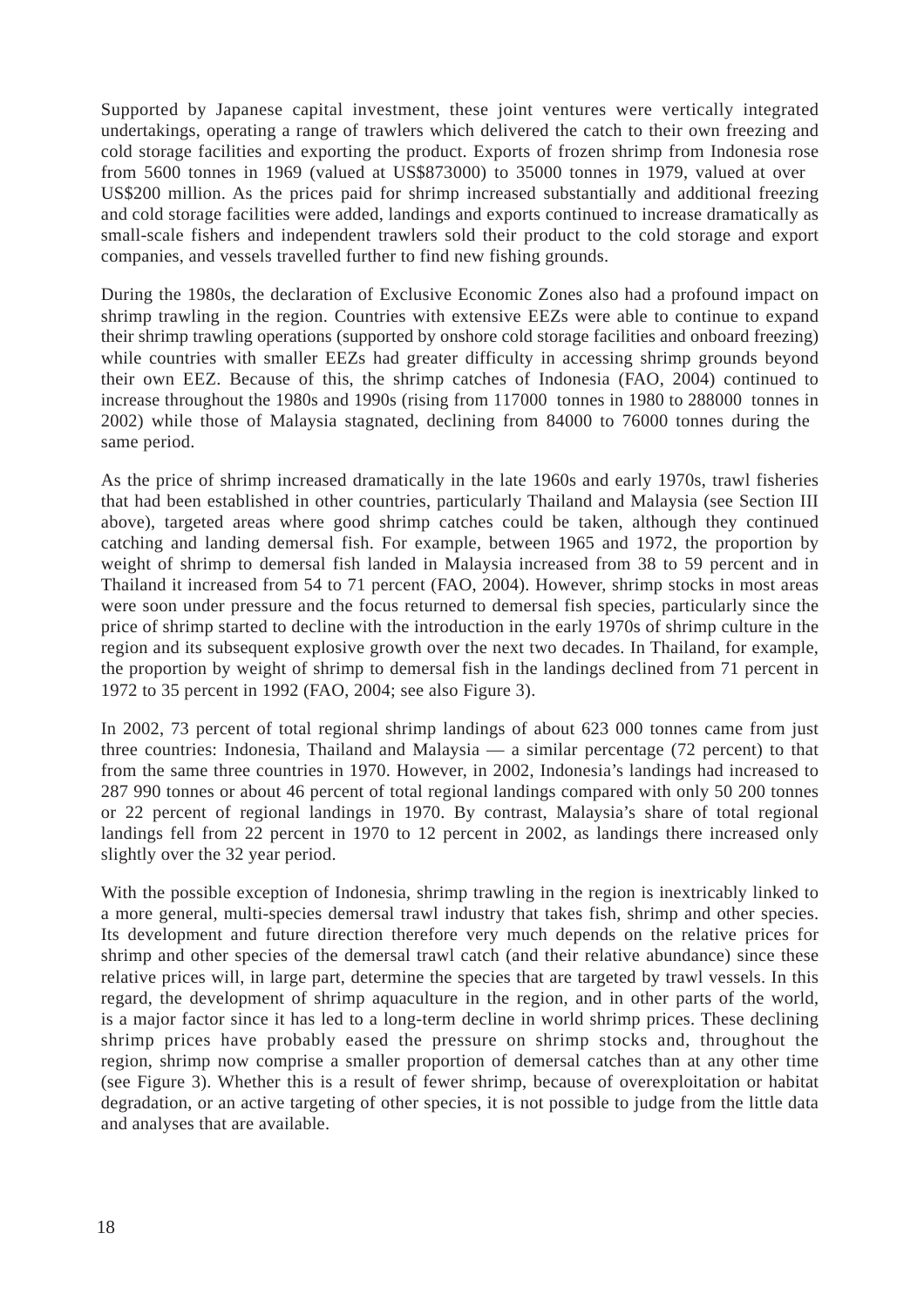### **VII. Tuna longlining, poling and purse seining**

As noted in Section IV above, purse seining activities in the region, although initially targeting small pelagic species, had, by the early 1980s, begun to target various tuna species and also expanded their operations to the eastern part of Indonesia, the coasts of Irian Jaya and further afield. Initially, Japanese purse seine vessels led this expansion although vessels from the Philippines and Indonesia quickly followed.

The taking of tuna in the area, however, was a traditional fishery practice in many countries. In the nineteenth century, trawl-shaped nets (locally called *payang*), trolling using lures made from feathers and longlining (locally called *rawai*) were all common fishing methods in the western islands area of Indonesia, Singapore and Malaya (Butcher, 2004) and took not only small tuna species but also other large pelagics and, in the case of longlining, demersal species such as sharks and rays. In the Mollucas, pole-and-line fishing for skipjack tuna was also a common fishing method and involved the use of live bait and barbless hooks with a piece of feather as a lure. By the early 1900s, Japanese fishing vessels had begun fishing in a number of countries of Southeast Asia. Japanese trollers, driftnetters and *muro ami* (a net for specifically taking fusiliers, family *Caesionidae*) fishers had established themselves in Singapore by the 1920s and, in the 1930s were taking, in addition to fusiliers, shad, small sharks and other species, both skipjack tuna (*Katsuwonus pelamis*) and bigeye tuna (*Thunnus obesus*) by trolling. Although the catches of these species were not large (about 100 tonnes were landed in 1932), the development is significant in that it introduced deepwater trolling for these species to the region.

The Japanese were also active in developing the pole-and-line fishery for skipjack tuna (although, as noted above, there was a traditional pole-and-line fishery for tuna in the Mollucas), which was mainly caught for the Japanese market and formed part of a broader skipjack pole-and-line fishery that extended beyond Southeast Asia into the Pacific coast of Japan and the western Pacific Ocean. Beginning in about 1910 the Japanese started developing bases in the region, and by the 1930s they had them established in a number of countries including at Ambon, Manado, Ternato, Davao, Zamboanga, Si Amil Island and Aertembaga. These bases were used as receiving, processing and exporting depots and produced not only dried tuna stick (known to the Japanese as *kasuobushi*) but also canned product. The pole-and-line technique used was similar to that used in the Mollucas and involved bamboo poles, live bait and barbless hooks. However, the Japanese also introduced the technique of spraying water on the sea surface, giving the illusion of even more small fish.

While accurate statistics on this fishery are scarce, one company based at Zamboanga landed 1100 tonnes of skipjack and 260 tonnes of immature yellowfin tuna in 1938, with the fleet fishing over a wide area that included the Sulu Sea, Moro Gulf, Celebes Sea and the Davao Gulf. The pole-and-line fishery seems to have been favourably received and, as one researcher in the Philippines commented in 1940 (quoted by Butcher, 2004, p.158), the pole-and-line fishery is "not conducive to depleting the tuna fishing grounds" although the use of purse seines for catching tuna "should be discouraged as much as possible in Philippines tuna grounds since the purse seine was far less selective in what it caught than the pole and line".

During this period, the Japanese were also exploring the development of a deep water longline fishery for tuna and, by 1932, had factory ships operating in Sumatran waters that processed and canned yellowfin tuna on board for the Japanese market. By 1941, the Japanese had conducted longlining activities in the South China, Sulu, Celebes, Mollucas and Banda Seas as well as the Pacific Ocean between New Guinea and Mindanao and the Indian Ocean.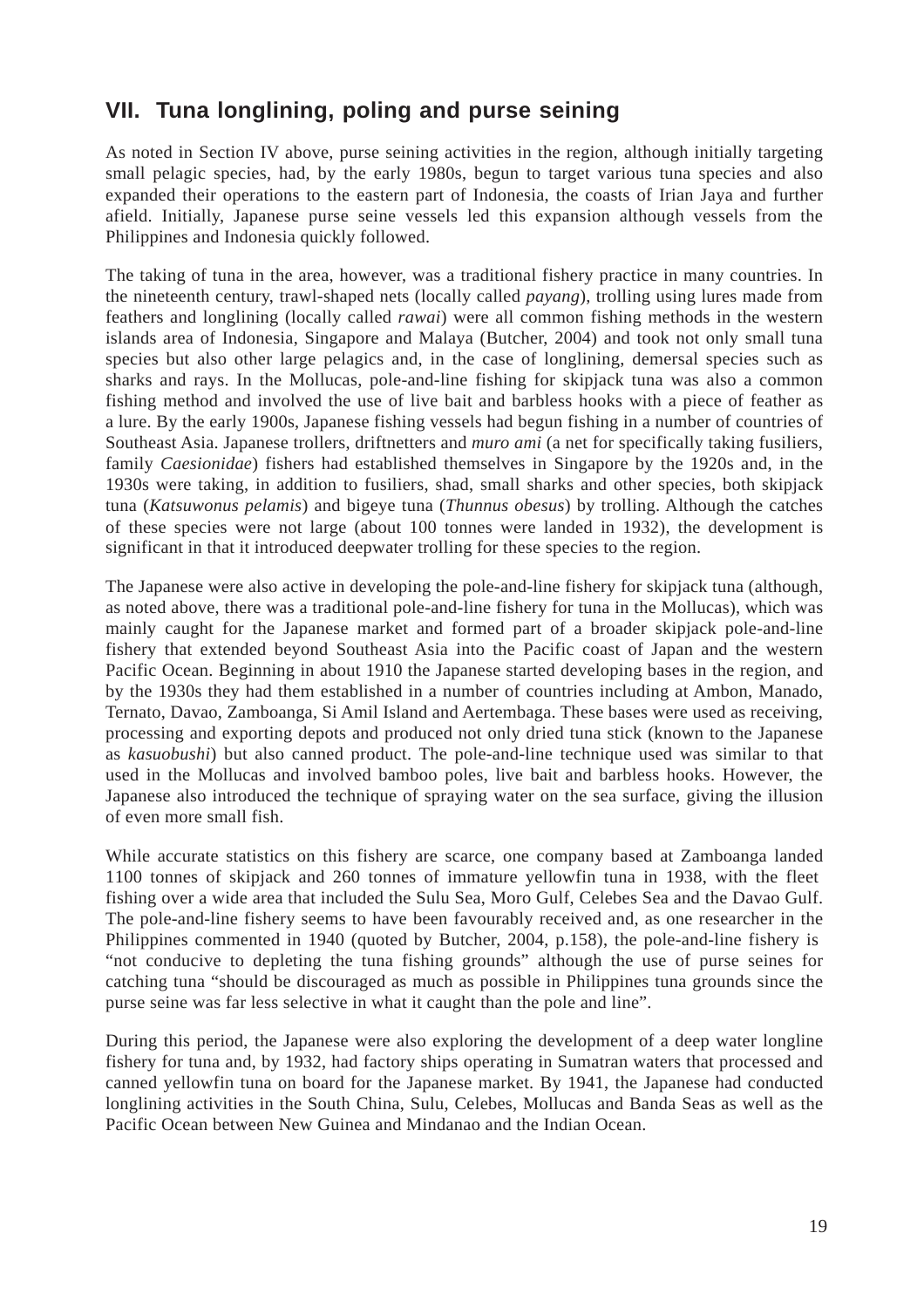In the year after the Second World War, Japanese activity in tuna fishing in Southeast Asia declined dramatically. However, the potential of tuna stocks in the region was well recognized. In 1950, in recognition of the virtually unexploited status of tuna in the Philippines, a company began operating longliners that had been brought from Taiwan. However, the venture failed. By 1970, however, companies that operated freezing and processing plants began supplying fishers with small vessels and hand troll lines to take large yellowfin tuna for export to Japan. By the late 1970s, the fishers based at General Santos City were landing about 40 tonnes of yellowfin tuna per day.

A major development in the tuna fishery in the Philippines came in 1975 with the development of a fish aggregating device, locally known as a *payaw.* This floating fish lure was used by both the purse seiners (described in Section IV) who targeted skipjack and juvenile yellowfin tuna and by the hand-line fishers who targeted large yellowfin and bigeye tuna. This combination of purse seine and hand-line catches brought about a spectacular increase in tuna catches in the Philippines, which rose from 23000 tonnes in 1973 to 220000 tonnes in 1977.

By the early 1950s, however, Japanese vessels had begun to return to longlining and pole-andline fishing for tuna, including in waters around Indonesia and the Philippines, as well as the Indian and Pacific Oceans. The catching vessels were supported by mother ships, taking their catch directly back to Japan. The nature of this fishery meant that landings statistics for tuna in the region are certainly underestimated with the extent of underestimation being related to the extent of this type of foreign fishing.

The Japanese longliners involved with mothership operations varied in size from 20–50 tonnes to over 200 tonnes but, according to a 1963 report, were typically  $100-200$  GRT<sup>3</sup>. These longliners targeted yellowfin tuna but also took significant quantities of bigeye tuna and operated initially in the western areas of the Banda, Celebes and Mollucas Seas (which were international waters in the 1950s) but quickly spread their operations westwards into the Indian Ocean. In 1968, and in response to Indonesia's territorial seas claims, Indonesia and Japan signed the Banda Sea Agreement which provided access for Japanese tuna longliners to areas of the Banda Sea and to Indonesian ports for payment of an annual fee. This Agreement lasted until 1975, when the Indonesian Government attempted to establish its own tuna longlining company, Perikan Samodra Besar (PSB), although this company then entered into a new agreement with the Japanese to allow continued access to the tuna fishing areas in the Banda Sea, but under much stricter conditions than before.

With a move away from canned tuna and towards sashimi product in the 1970s, the Japanese longline fleet in Southeast Asia declined as longliners began targeting species such as southern bluefin tuna in the Indian Ocean and the vessels remaining in Southeast Asia shifted their emphasis away from yellowfin to species that were more suitable for sashimi product, such as bigeye tuna. In the Banda Sea area, yellowfin tuna comprised about 75 percent of total tuna catches in 1974, but by 1980 bigeye tuna made up 50–75 percent of the catch. The better targeting of bigeye tuna was achieved by changing the method of longlining from surface to deep longlines, set at 100–300 m below the surface. This development of "deep longlining" therefore extended the area available for fishing deeper into the water column and led to continued expansion of landings throughout the region during the 1980s.

<sup>&</sup>lt;sup>3</sup> Butcher (2004) notes that the original sources for this information quote both "tons" and Gross Tonnage (GT) for the size of vessels. It is presumed that "tons" refers to displacement tonnage and that GT refers to the vessel's capacity, including the area above the top deck. This is different to, and usually greater than, GRT which refers to the vessel's capacity, excluding the area above the top deck. No conversion to a standardized unit of measurement of vessel size has been attempted, or is possible without knowing the detailed design of the vessels.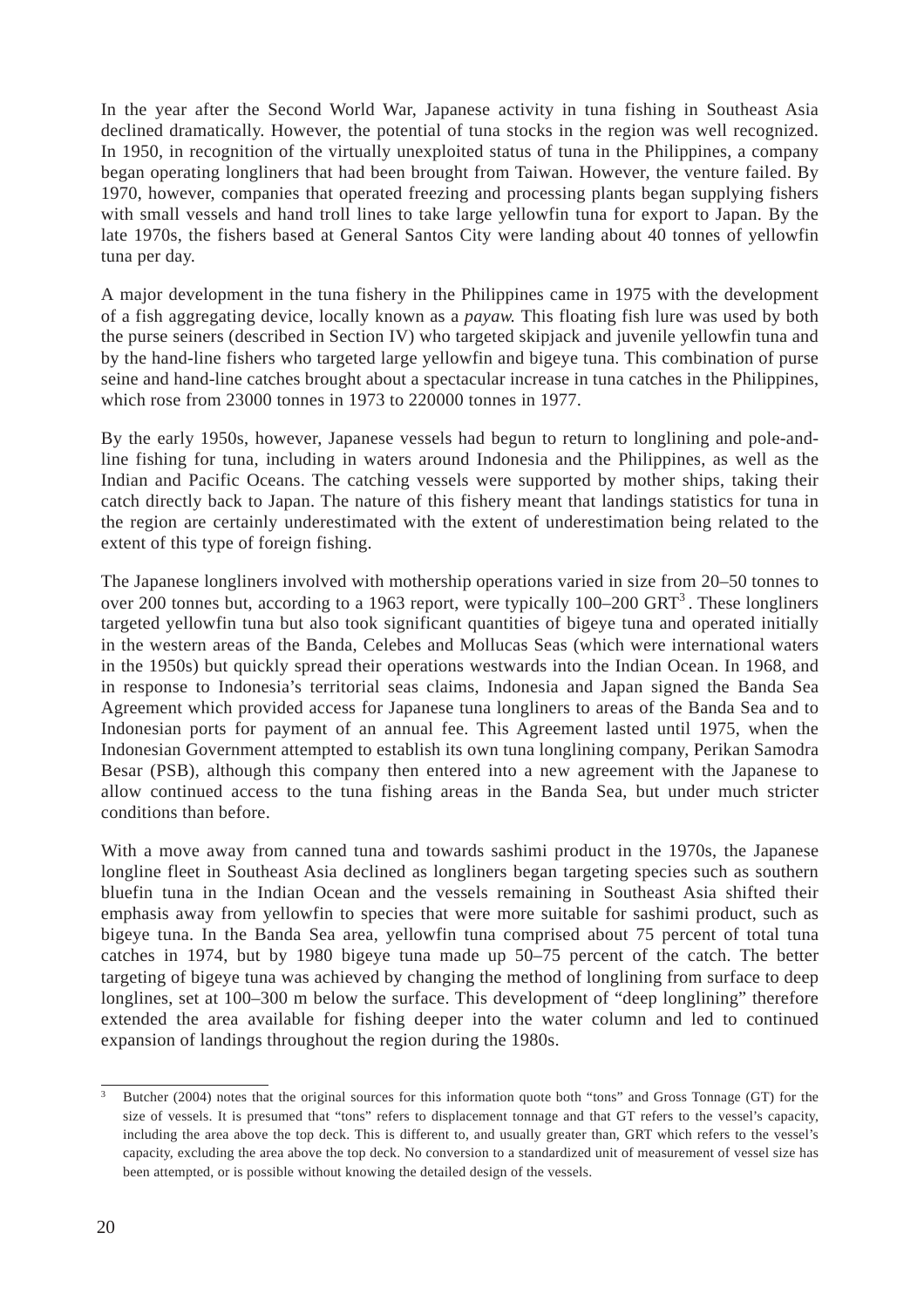The Japanese pole-and-line fishery has always been more important in the areas around the Philippines and the eastern seas of Southeast Asia than around the western areas and, in 1970, their main area of operation was the Philippines and the northern tip of Borneo. Because of their reliance on live, small baitfish (which are generally found in inshore waters), the pole-and-line vessels are not able to fish in areas remote from land. This reliance on land-based operations also meant that Japanese pole-and-line vessels, unlike purse seine vessels or longliners, could not operate without close relationships with the coastal states and therefore, Japanese operations in places like the eastern areas of Indonesia and the Philippines were more often under joint-venture arrangements.

However, by the mid-to-late 1970s, Japan was taking steps to replace its pole-and-line vessels with purse seiners, which were proving a much more efficient and profitable method of taking tuna. This also coincided with the Japanese longliners move from canned product to sashimi product (and the consequent shift in targeted species) and increased fishing by Japanese vessels in the Indian Ocean. These two developments resulted in an overall decline of Japanese tuna fishing activity in Southeast Asian waters and allowed the fledgling pole-and-line and longline industries in countries such as Indonesia and the Philippines to further develop. As noted above, purse seining and trolling, using the *payaw* fish aggregating device, developed rapidly in the Philippines after 1975 and by 1980 in Indonesia the PSB company, established in 1975, was operating seventeen 111 GRT4 tuna longline vessels off Bali and Sumatra although they had reverted to targeting yellowfin tuna by sub-surface longlines rather than bigeye tuna with deep longlines. Three pole-and-line tuna companies were also formed and operated 29 vessels off Irian Jaya (in areas where the Japanese had formally fished) by the early 1980s. At that time, the Government of Indonesia was anxious to support a local tuna industry and supported these, and other, tuna longlining and pole-and-line companies financially, enabling them to expand their operations during the 1990s.

In 2002, Indonesia and the Philippines were the dominant tuna fishing nations in the region, accounting for more than 85 percent of regional tuna landings (Figure 4). While the majority of these came from purse seining (see Section IV above), trolling, pole-and-line and longline vessels were major contributors to tuna landings, and were particularly important in the small-scale fisheries of both countries. The statistics on tuna landings for the region shown in Figure 4 are, however, highly questionable because of the nature of the tuna industry and the nature of the national reporting systems. For example, tuna taken in the Philippines by Japanese vessels and landed in Japan are unlikely to appear in the national statistics of the Philippines and, likewise, tuna taken by Thai vessels in Indonesia are likely to appear in the national statistics of Thailand, not Indonesia. These issues need to be taken into account when considering tuna landing and production statistics for the region, although the overall upward trend in landings for the region may not be influenced as much by these factors.

GRT measurements were used in the original report quoted by Butcher (2004). See footnote 3 regarding units of measurement for fishing vessel capacity.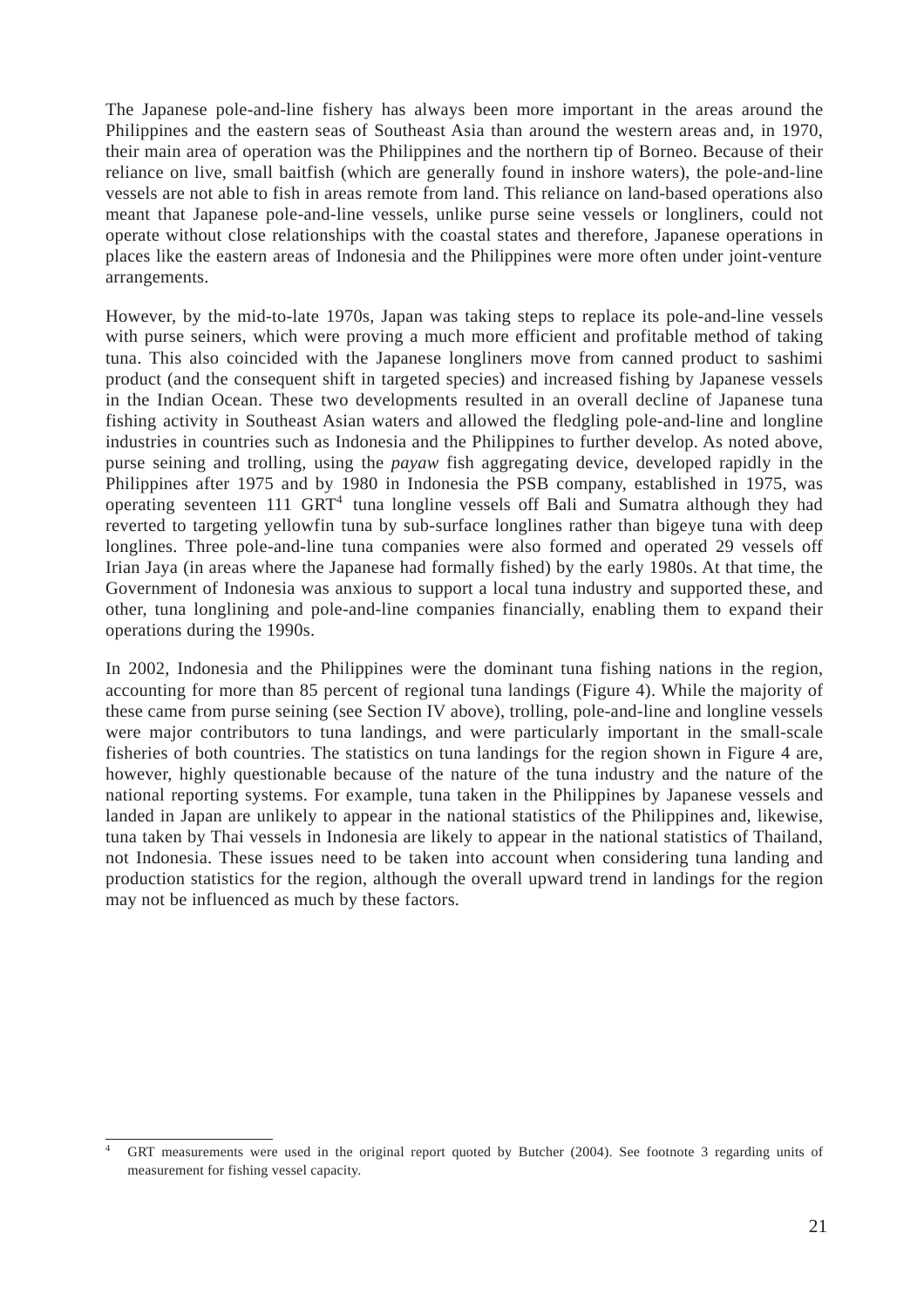

Unit: tonnes

**Figure 4. Landings of tuna (all species) by all methods by country in Southeast Asia, 1950–2002**

### **VIII. Driftnetting**

Driftnetting has a long history in Southeast Asia, with the nets originally being made from coconut or ramie fibre imported from China. In areas such as the Straits of Malacca, Borneo, the Mollucas and Java, the landings from driftnets probably accounted for the majority of the catch in some areas during the nineteenth century. The traditional use of such nets were to set them in the evening and haul them in the morning with catches consisting of species such as shad, Spanish mackerel, wolf herring and small sharks, depending on the area fished and the mesh size of the net. The fishery in these early years was undertaken exclusively by small-scale fishers operating nets that were typically 110–400 m in length.

However, by the late 1920s, Japanese fishers based in Singapore had begun using driftnets in the Straits of Malacca and, by the early 1930s, there were two Japanese companies specializing in driftnetting there. These fishers undertook driftnetting on a much larger scale than the Malays and Chinese fishing in the Straits, using a 25 tonne vessel<sup>5</sup> with a 50 horsepower engine to tow several smaller sail-powered fishing vessels from Singapore. Each of these smaller vessels operated nets that were some 900 m long and the catch was iced and returned to Singapore on a regular basis by a transport vessel. The fishing vessels therefore were able to stay fishing for long periods of time without returning to port. Catch rates were about 90 kg per vessel per day, compared with the Chinese and Malay vessels' catches of about 9 kg per day. In 1932, the Japanese driftnetters landed 1400 tonnes of fish, mainly of Spanish mackerel, wolf herring, small sharks and shad, which comprised some 13 percent of total landings in Singapore.

By the end of the Second World War, the Japanese driftnetters, like other Japanese fishing fleets, no longer operated in the Straits of Malacca. However, their methods of using motorized vessels to tow smaller vessels to the fishing grounds and to transport the catch to market were soon adopted by local fishers. By the 1950s, outboard motors were becoming readily available and one of their first uses was to power existing craft that were used for driftnetting, particularly in

<sup>&</sup>lt;sup>5</sup> The original report quoted by Butcher (2004) uses "tons" as a measure for vessel size and this presumably refers to displacement tonnage. No conversion to a standardized measure of vessel size is possible. See footnote 3 on issues relating to the measurement of vessel size.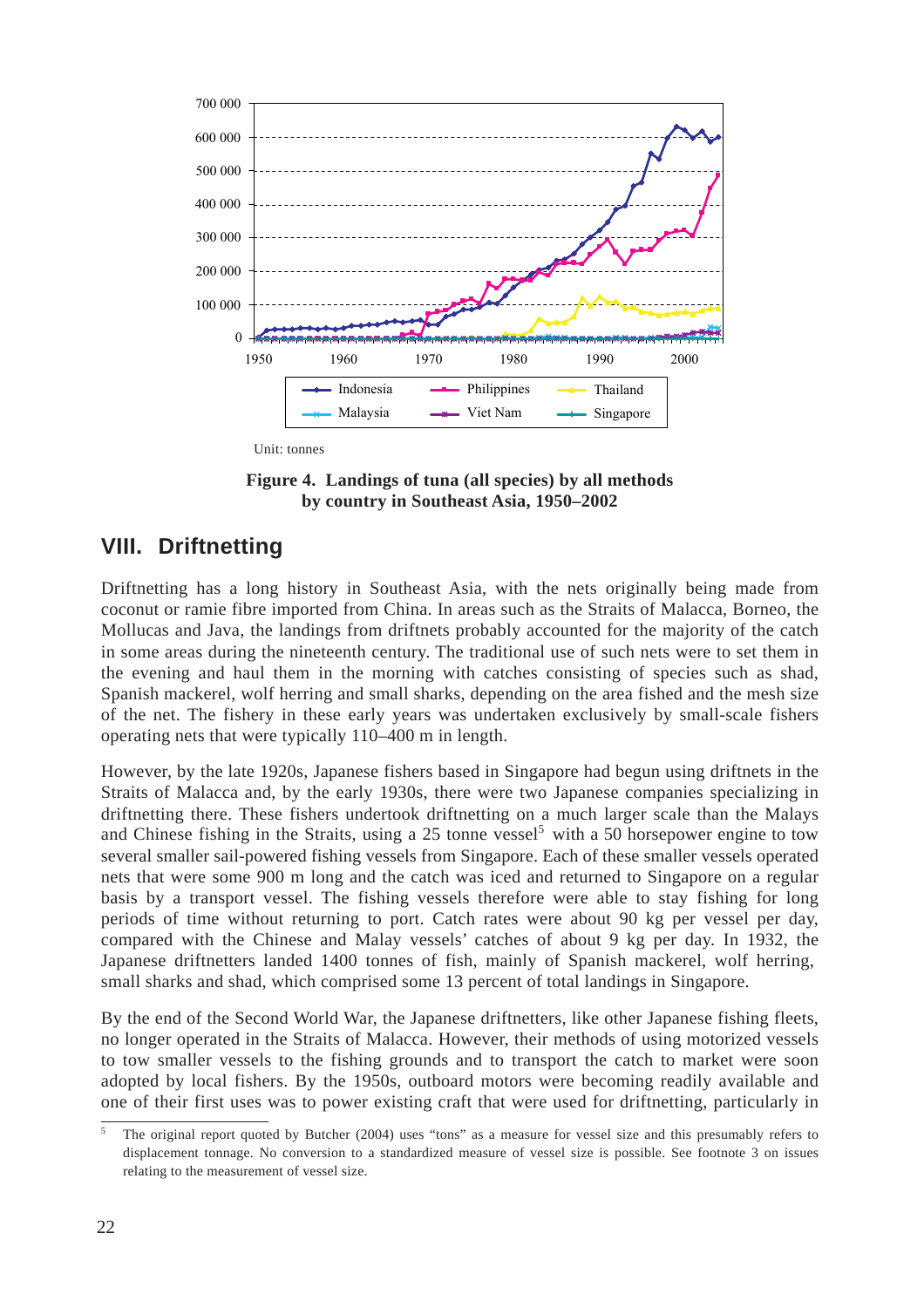the Straits of Malacca and the Malay Peninsula. The pace of mechanization of fishing vessels, and the impact that this had, cannot be overestimated – in 1947, about 1 percent of vessels in the Malay Peninsula were mechanized while by 1965, 55 percent of vessels had engines.

This increasing mechanization not only allowed catches to be transported from the fishing grounds to the market but also allowed vessels to follow fish schools, thus extending the area which was fished. At the same time, nylon nets began to replace the traditional fibre or cotton nets and, in 1958, it was noted that "drift net catches in the Malacca Straits have doubled with the replacement of cotton by synthetic fibre resulting in an increased supply of Tenggiri [Spanish mackerel] and Parang [wolf herring] to the west coast markets" (Anon, 1958).

In Indonesia, driftnetting for the same species as taken on the Malay Peninsula had also had a long history and the Japanese driftnetters based in Singapore in the 1930s also operated near the east coast of Sumatra within the Straits of Malacca. Indonesian fishers, however, continued to use small nets and sail-powered craft both on the east and west coast of Sumatra, Java and Borneo and the contribution to total catches from driftnetting remained small. In the 1950s, the number of vessels and fishers in Indonesia began to increase dramatically, from 80000 vessels in 1951 to 200000 in 1961, an increase of 120000. However , much of this increase was in non-motorised, traditional craft, which increased by 115000 vessels.

In contrast to the 55 percent of the fishing fleet in Malaya that was motorized by 1965, in Indonesia only 1.4 percent of the fleet was motorized by 1967 (Butcher, 2004, adapted from his table 6.6). Driftnet fishing in Indonesia, therefore, continued using traditional small nets and sail-powered craft, although the number of such craft evidently increased substantially during the 1950s and 1960s. When motorization of the fleet came to Indonesia in the late 1960s, it spurred the development of the trawl fishery (see Section III) but was adopted more slowly by other sectors such as the driftnet fishers. As a result, the importance of the driftnet fishery in Indonesia declined as a percentage of total landings as the landings from the trawl fishery increased rapidly.

After the trawl ban imposed by Indonesia in 1980 and 1981 in western parts of the country (see Section III), there was a rapid recovery in inshore demersal and pelagic fish stocks, despite the trawl ban being only partly effective. At the same time, the Government provided easy credit for the building of new vessels and imposed no restrictions on other forms of fishing, apart from trawling. This resulted in both an upgrading and mechanization of vessels (the number of motors about doubling during the early 1980s and the number of fishers increasing by a third) and an increase in both the number of motorized and non-motorised vessels. Although it is not known how the driftnet fishery was impacted by such changes, it seems reasonable to assume that driftnet fishers also took advantage of this situation to upgrade vessels and fishing gear so they could better target the increased abundance of fish in inshore waters.

In 1998, the number of fishing vessels in Indonesia had reached about 334000 (F AO, 2000) with 57 percent of them still without motors. Most of these were involved in small-scale traditional and subsistence fishing and, in 1998, this small-scale sector contributed 94.6 percent of total marine landings of 3.27 million tonnes (FAO, 2000, but total landings data apparently show a typographical error and therefore have been corrected in accordance with FAO, 2004). The purse seine fishery (17.64 percent), lift net fishery (8.26 percent), trammel net (5.02 percent) and the skipjack and yellowfin tuna pole-and-line fishery (3.08 percent) were the most important fisheries with driftnetting remaining a very minor component of overall landings.

Driftnet fishing also remains the preserve of small-scale fishers in most other countries of the region. In the Philippines, small-scale (or "Municipal") fishers took about 922000 tonnes of fish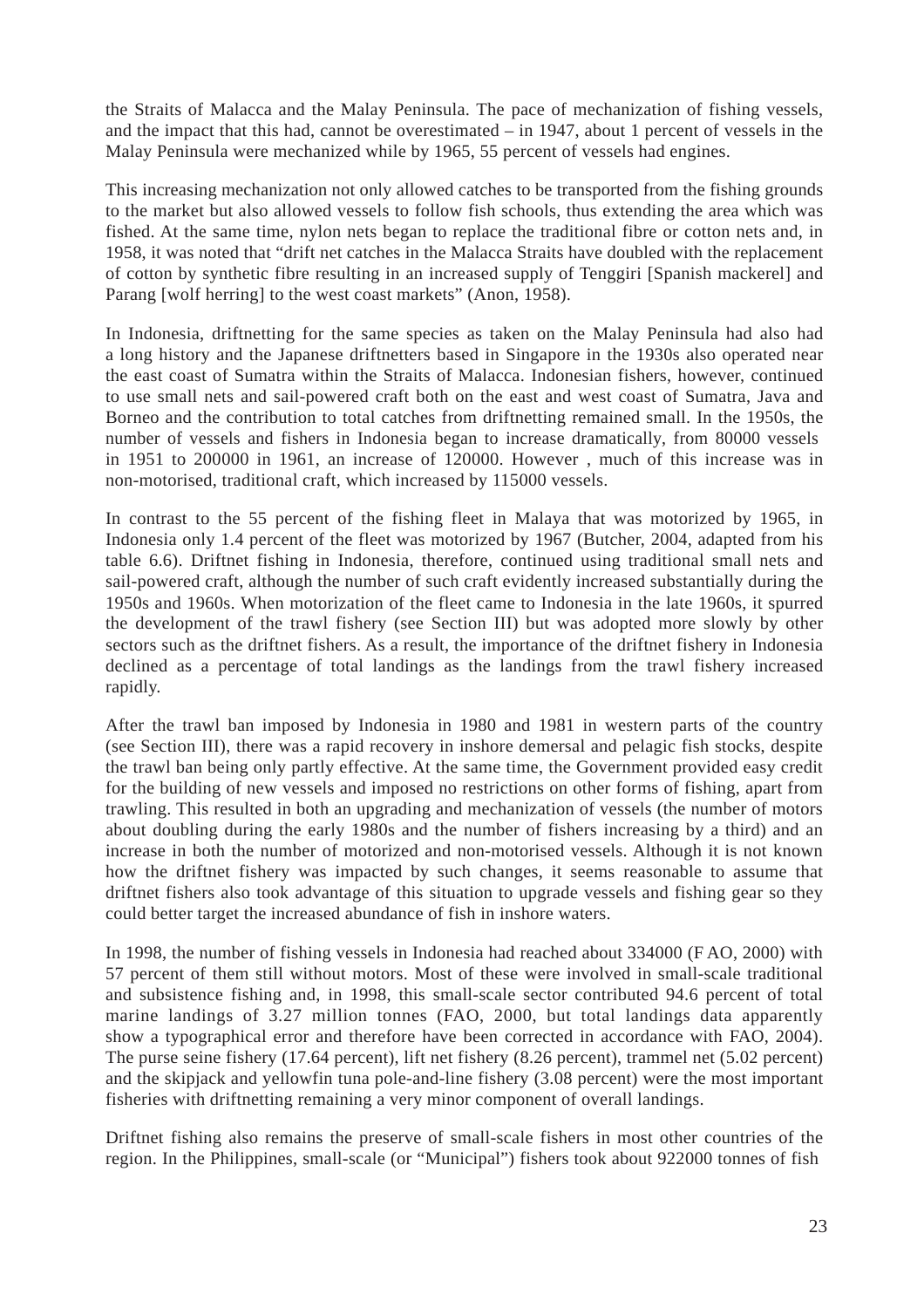in 2003 (Anon, 2005a), which represented about 45 percent of total landings. Although the most common fishing method used by these Municipal fisheries is hook and line, a fixed or floating gillnet contributed around 45.5 percent of total Municipal small pelagic landings in 1995 (Zaragosa *et al.,* 2004). Small pelagic species are by far the most important component of the Municipal landings and these are also caught by other fishing methods (Zaragosa *et al.,* 2004) such as hook-and-line (15.3 percent of total Municipal landings), ringnet (11.5 percent), beach seine (8.3 percent), purse seine (3.7 percent), fish corral (2.9 percent) and bag net (2.9 percent).

In Viet Nam, fixed and floating gillnets are also significant contributors to the landings from the inshore small-scale sector, with 18 percent of total landings in 2003 coming from these nets (FAO, 2005b). However, no distinction is made in the landings data between the types of net although at least some of these gillnets are operated as small driftnets. Drift gillnetting is, and always has been, more important in the northern parts of Viet Nam (including Ha Long Bay and the Gulf of Tonkin) than in the south although current statistical data (Anon, 2005b) does not allow the separation of landings and other data by fishing method.

### **IX. Trolling**

Trolling was a well established fishing method in many areas of Southeast Asia (particularly the Straits of Malacca, the Philippines and the western islands of Indonesia) by the nineteenth century with unbaited hooks, and a lure made from chicken feathers being towed behind sail-powered vessels to take small tunas and Spanish mackerel.

Like driftnetting (see Section VII), the Japanese that who were based in Singapore from the 1920s transformed the way in which trolling was conducted in the region and, in the 1930s, were taking both skipjack tuna (*Katsuwonus pelamis*) and bigeye tuna (*Thunnus obesus*) by trolling. Although the catches of these species were not large when compared with the driftnet fishery discussed in Section VII (about 100 tonnes were landed by trolling in 1932), the development is significant in that it appears that it introduced deepwater trolling for these species to the region. Skipjack inhabit deep coastal and oceanic water while bigeye tuna seldom appear at the surface, but are abundant at thermocline depths and therefore the landing of quantities of these species would indicate that the Japanese trollers had developed techniques to fish in deep offshore waters. In 1932, it was reported that these fishers, using motorized vessels, were working in areas remote from Singapore as far as the Anambas and Natuna Islands, the northern entrance to the Straits of Malacca, the Mergui Archipelago and the coasts of Borneo.

With the cessation of the activities of the Japanese troll fishers after the Second World War, trolling in the Straits of Malacca and other areas reverted to the operations of small, local, sail-powered vessels and further development of this sector was intimately tied to the rate of mechanization of the small-scale fishing fleet. As discussed in Section VII, in Malaysia and also in Singapore, this mechanization occurred rapidly during the 1950s and 1960s whereas in Indonesia and the Philippines, it occurred more slowly. As a result, a return to the use of mechanized vessels for trolling, and the exploitation of waters remote from the vessel's home base, pioneered by the Japanese, occurred more quickly in Malaysia and Singapore than in other countries. Malaysia and Singapore, therefore, were able to sustain a small dedicated troll fishery, mainly for tuna, whereas in other areas trolling was often undertaken by small-scale fishers as an additional activity (often as they made their way to and from fishing grounds) to demersal hand-lining, gillnetting and other methods. In no area, however, was trolling a dominant activity.

In the Philippines, the development in 1975 of a fish aggregating device, locally known as a *payaw,* impacted significantly not only on the purse seine industry (see Section IV) but also on fishers who were taking tuna by hand-trolling*.* The tuna *payaw* (see Section IV) was a larger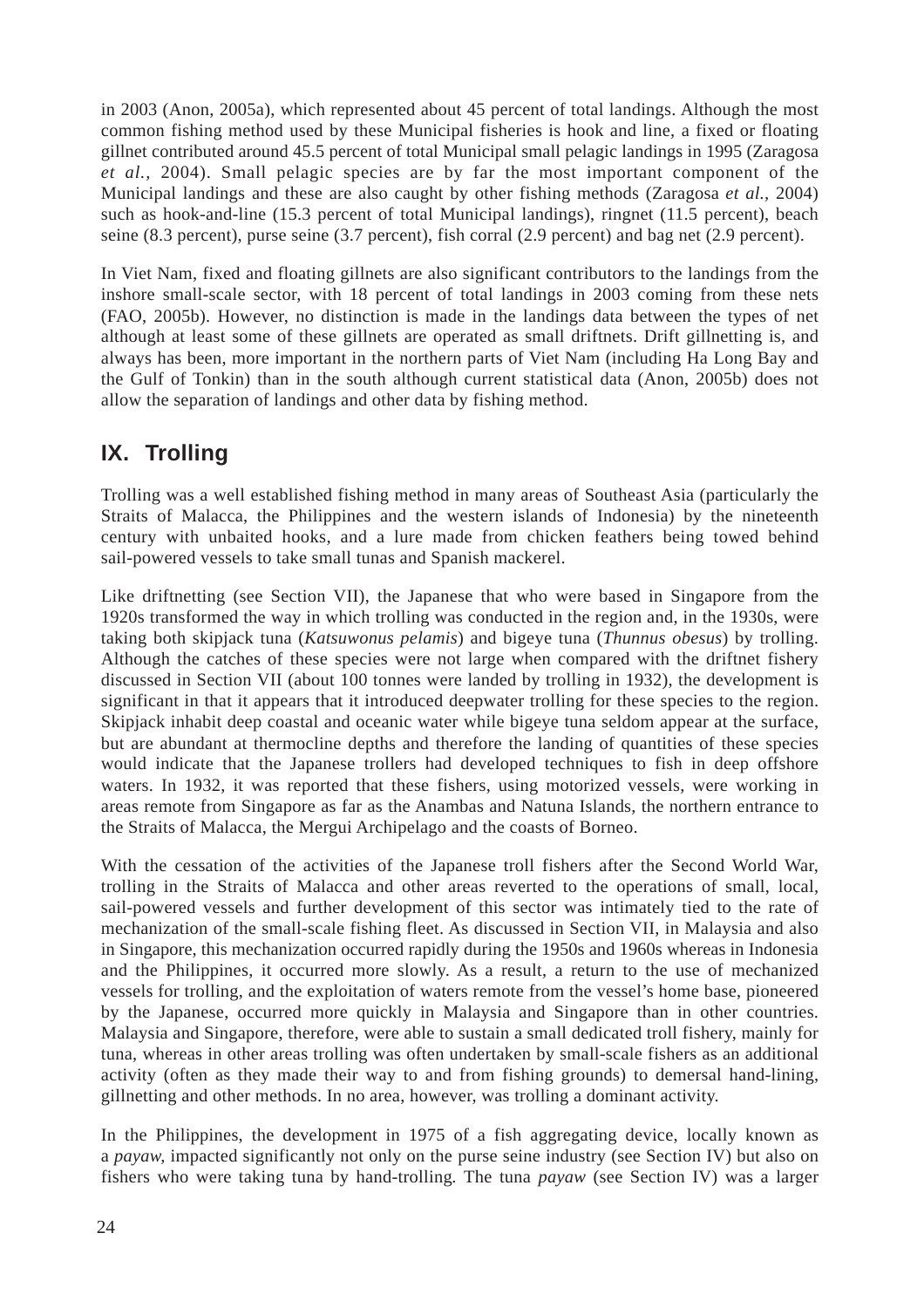version of a similar lure that inshore fishers had traditionally used for small pelagic species, except the tuna *payaw* was placed between 35 and 110 km offshore, about 11 km apart from each other and in waters up to 3000 m deep. The rafts were "harvested" every 5 or 6 days. The cooperation between the two groups of fishers was significant with trollers and hand-line fishers targeting the larger tuna species that were attracted by the smaller prey fish but which swam at depths out of reach of the purse seine net. The hand-line and troll fishers watched over the *payaw* in return for the privilege of fishing there. This combination of purse seine and hand-line catches brought about a spectacular increase in tuna catches in the Philippines, which rose from 23000 tonnes in 1973 to 220000 tonnes in 1977.

Apart from this positive interaction between purse seine and troll fishers, the development of the tuna purse seine industry in the region (and, to a lesser extent, the pole-and-line fishery) also impacted negatively on vessels that were using trolling to take tunas. As the appetite of Thailand's tuna canneries grew through the 1980s and the Thai purse seine fleet moved into new waters to meet the demand of the canneries, the total catch by the Thai fleet of small tuna species suitable for canning jumped from 20000 tonnes in 1981 to 170000 tonnes in 1992, but then, as they ran out of new areas to exploit, the catch began to decline. One of the impacts of this intensified fishing on small tunas by the Thai trawlers was that catches by Malaysian trollers operating off the east coast of the Malaysian Peninsula collapsed.

Trolling, like driftnetting, remains primarily an activity of the small-scale fisheries sector in Southeast Asia, particularly in Indonesia, Malaysia and the Philippines. However, unlike driftnetting, trolling for tuna and other pelagic species is generally undertaken as an adjunct, and often opportunistic, activity to other fishing operations. Because of this, and because of its relative small importance in most areas, statistics specific to this fishery are usually not available.

### **X. Other industrial fishing operations, including failed types of industrial fishing**

While much of the large-scale industrial fishing technology in the region, such as purse seining and trawling, has been introduced by expansion from other areas of existing fishing methods, there are a number of large-scale production technologies that have developed from existing techniques used by small-scale fishers. Perhaps the most important of these is the technology of fixed stake nets used in various parts of the region, and particularly the *muro ami* net that was first introduced by Japanese fishers to Manila and Singapore in 1919 and later into Batavia in 1925. These nets, which were portable fixed nets secured to coral reefs, were used to take fusiliers (Family *Caesionidae*) around the reef areas and quickly became so important that, for example, between 27 and 42 percent of all fish landings in Singapore between 1931 and 1938 were fusiliers from *muro ami* nets. Similar developments occurred in Batavia (where, in the period 1935–38, 25 percent of all fish sales were fusiliers from *muro ami* fishing) and in the Philippines where a single *muro ami* team typically landed 70–80 tonnes of fish per month in the late 1930s.

The technique, however, was so effective that it not only quickly resulted in declines of the stocks of reef fish but also impacted severely on the coral reefs where the nets were used. This was particularly so during the period 1945–1960 where the technique was used on a vastly increased scale in the Philippines with mother vessels, large nets and very large teams of divers and fishers being used to serially deplete coral reef areas in the region. However, by the 1980s there was an increasing concern about not only the heavy fishing pressure on coral reef fish stocks, but also on the physical damage that was being done to coral reefs in the Philippines and the South China Sea and the employment of children in the dangerous work of diving.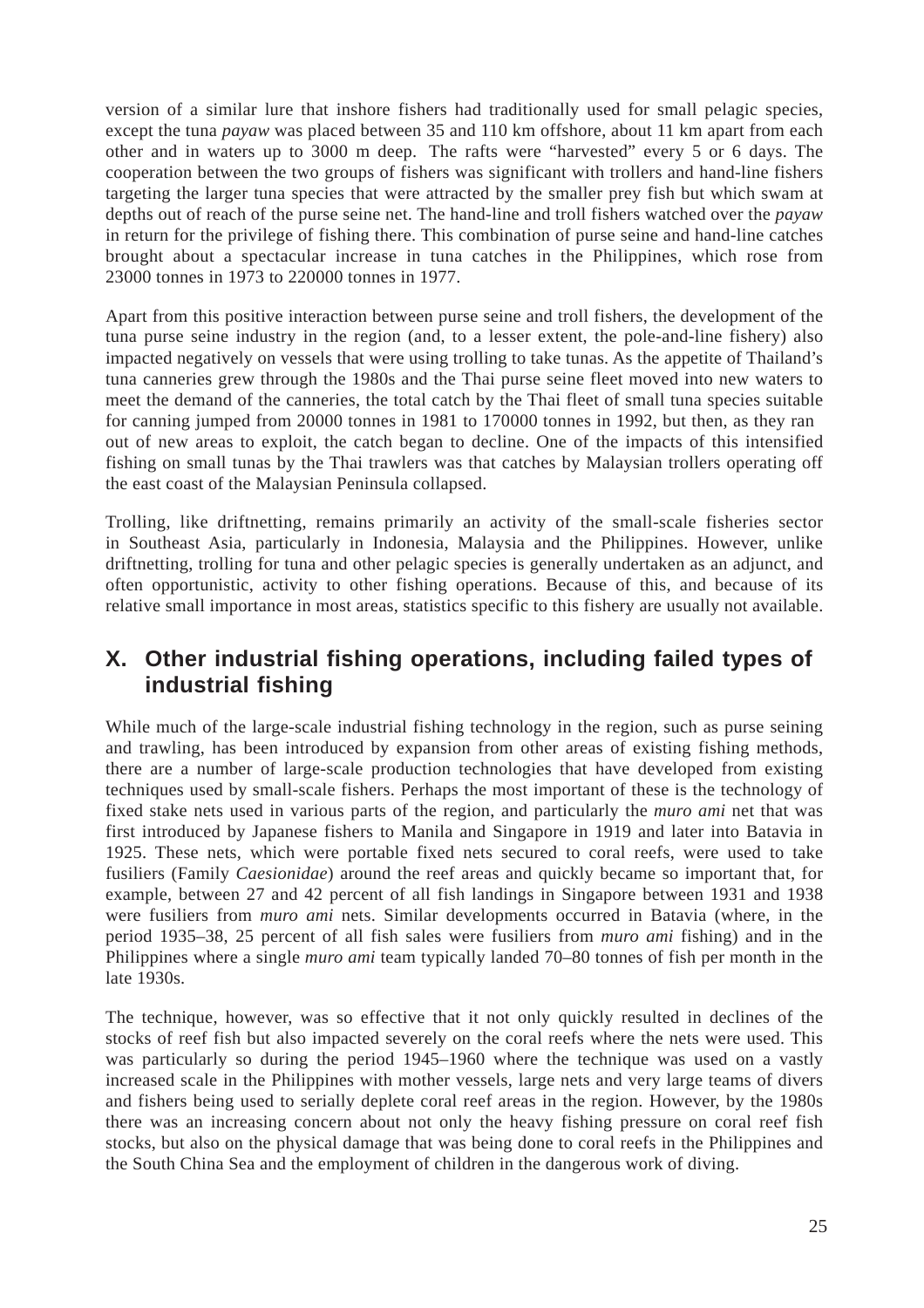The technique was first banned in the late 1980s in the Philippines but later permitted using a modified *moru ami* net (called *pa-aling* fishing) which did lesser damage to the coral reefs. However, the technique was finally banned under Section 92 of the new Philippines Fisheries Code in 1998 because of the continued destruction of coral reefs and a study which concluded that stocks of reef fish, particularly on isolated reefs in the South China Sea, had been severely depleted.

In the transition from subsistence fishing using traditional techniques to the development of industrial fishing techniques to supply a rapidly increasing regional population, there were a number of other ventures that were tried but were not successful. Some of these, such as the attempted introduction of diving bell technology into the pearl shell industry in the 1870s, failed because they were inappropriate technologies while others (such as the early attempts at demersal trawling and purse seining for small pelagics) failed because they were pioneering attempts at introducing new industrial fishing methods and therefore, although failing, provided the experience for others to later successfully introduce similar technology. Throughout the history of fishing in the region, fishers in Southeast Asia have been characterized by their ingenuity in developing innovative ways of catching fish using local materials or materials available at the time. For example, items such as marine engines and munitions were abundant after the Second World War and were used to power fishing vessels and, particularly in the Philippines, to capture fish using explosives. However, this tradition of innovation has often been restricted to small-scale fishers where the costs of experimenting with innovation were minimal.

Innovation in the industrial fishing sector has also been entrepreneurial and opportunistic (and often assisted by government financial incentives) rather than the result of any detailed analysis of the long-term risks and rewards of investment in the fishing industry. Some of these government financial incentives were spectacularly successful (such as the promotion of a fish canning industry in Thailand in the 1970s) while others were less so. In several instances, development of new fisheries production methods occurred rapidly despite government policies, such as in Malaysia where, despite a government rejection in 1958 of trawling as a potential direction for the fishing industry, trawling accounted for 48 percent of total landings of 440000 tonnes by 1974. However , the common factor that unites both successful and unsuccessful government intervention and incentives for investment has been the often scant regard that has been paid to the capacity of the fisheries resource to support the proposed development. The region is littered with examples ranging from national government support for the unregulated development of the trawl industry in Thailand and Indonesia in the 1960s to the support, up to 1998, of large-scale *moru ami* fishing discussed above.

### **XI. Conclusions**

The study by Butcher (2004) highlights the boom-and-bust nature of development of industrial marine fisheries in the region over the past century or so as, one by one, stocks and habitats were exploited in an often uncontrolled, unregulated manner and, when these were depleted, the fleet moved on to the next area or stock. This sequential plunder also occurred across fisheries as the declining economic performance of one fishery spurred the transfer of vessels and fishers to a new, developing fishery (very often with government assistance) which in its turn also declined. However, the point was reached in about the 1980s where there were very few new, underexploited areas for fleets to move to within the region and very few new types of fisheries that fleets could transfer to. This remains the situation in the region today.

This boom-and-bust nature of development of industrial fishing has severely impacted on the small-scale fisheries in the region, which still account for the vast majority of landings (up to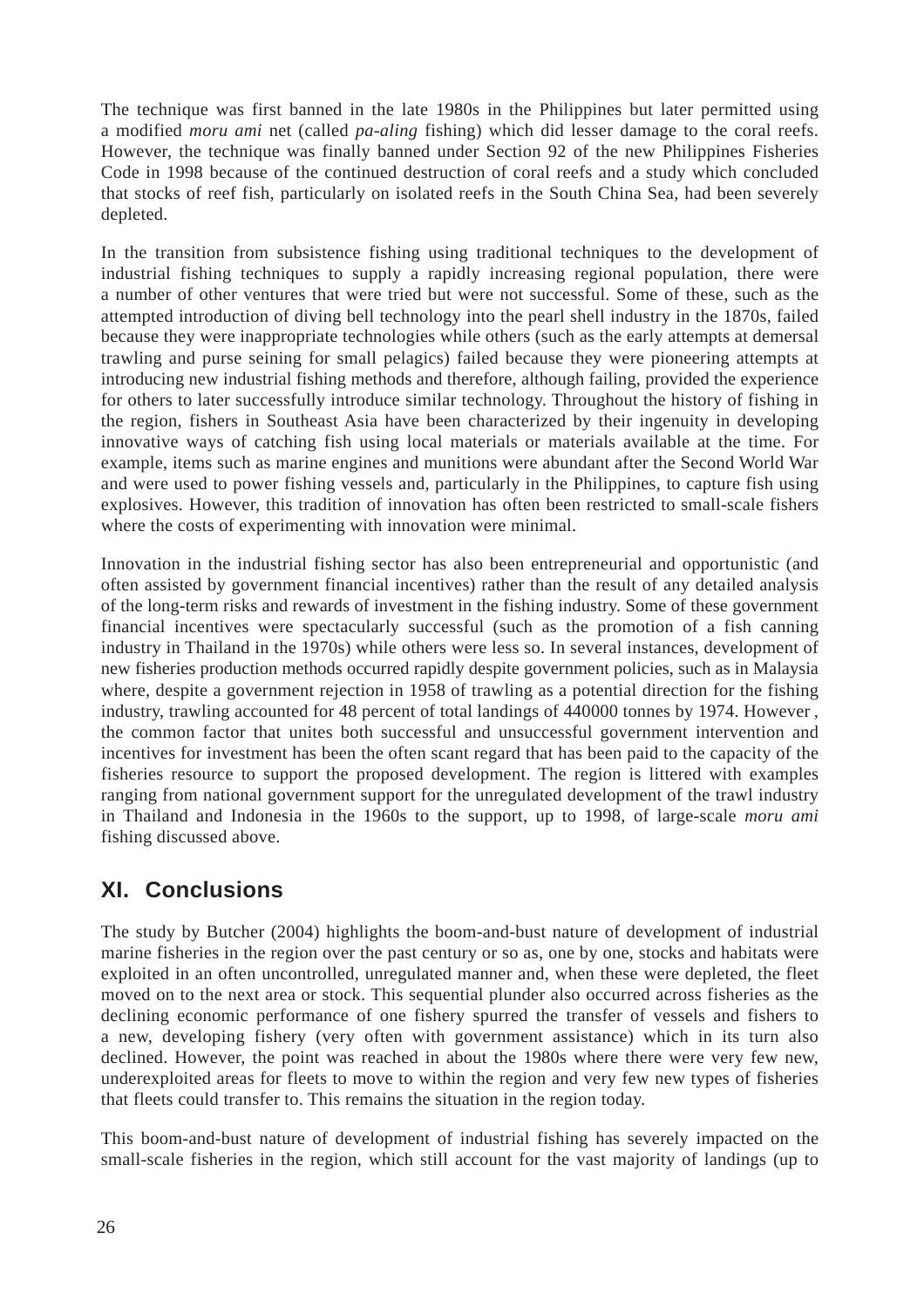94 percent of total landings for example, in Indonesia) and this led in the past, and continues to lead to, violent clashes between industrial and small-scale fishers.

Another issue highlighted by the analysis of Butcher (2004) is the poor state of even basic statistics on landings, fishing methods and fishing effort. This lack of statistics from the past has made the analysis by Butcher (2004) on the development of fisheries in the region very difficult and often reliant on isolated, qualitative information which, nevertheless, Butcher has assembled from an impressive range of sources. There has never been and there remain today virtually no statistics that are collected on a regional basis (an important gap since many stocks cross national boundaries and are fished by fleets from a number of nations) and there is no consistent regional approach to the type and methodology of statistics collection. In addition, most national statistics are poor both in the extent of their coverage and precision. The basic data upon which to assess the impact of fishing on fish stocks and to make informed fisheries development and management decisions was, therefore, never collected in the past and this important gap in knowledge remains today.

### **XII. References**

- Anon. 1958. *Annual report, 1958 Department of Fisheries*, Federation of Malaya, p.1.
- Anon. 2005a. *Philippine fisheries profile, 2003*. Bureau of Fisheries and Aquatic Resources, Manila.
- Anon. 2005b. *Annual fisheries statistical data, 2001-2003*, Ministry of Fisheries of Viet Nam, Hanoi, Technical Cooperation Project TCP/VIE/2907, 98 pp.
- Butcher, John G. 2004. *The Closing of the Frontier: A History of the marine fisheries of Southeast Asia c.1850-2000*. Institute of Southeast Asian Studies (ISEAS), Singapore, 442 pp.
- Everett, G.V. 1974. *Some economic and social aspects of fisheries development in south Thailand.* Paper presented at the 1974 IPFC Technical Symposium on "Economics and social aspects of national fisheries planning and development".
- FAO. 2000. *The Republic of Indonesia: FAO Fisheries Country Profile, FAO, Rome.*
- FAO. 2004. *Fisheries data, Information and Statistics Unit, Fishstat plus, universal software for fisheries statistical time series*, version 2.3, Rome.
- FAO. 2005a. *The Philippines: FAO fisheries country profile,* FAO, Rome.
- FAO. 2005b. *Viet Nam: FAO fisheries country profile,* FAO, Rome.
- FAO. 2005c. *Cambodia: FAO fisheries country profile,* FAO, Rome.
- FAO/Fishcode. 2004. *Report of the National Conference on Responsible Fisheries in Viet Nam,* FAO/FishCode Review number 9, Rome, FAO, 94 pp.
- Green, S.J., Flores, J.O., Dizon-Corrales, J.Q., Martinez, R.T., Nunal, D.R.M., Armada, N.B. & White, A.T. 2004. *The fisheries of Central Visayas, Philippines: Status and trend.* Coastal Resource Management Project of the Department of Environment and Natural Resources and the Bureau of Fisheries and Aquatic Resources of the Department of Agriculture, Cebu City, Philippines. 159pp.
- Nagalaksana, C. 1987. *Thailand country experience,* Papers presented at the 1987 IPFC Technical Symposium "Exploitation & management of the marine fishery resources in SE Asia".